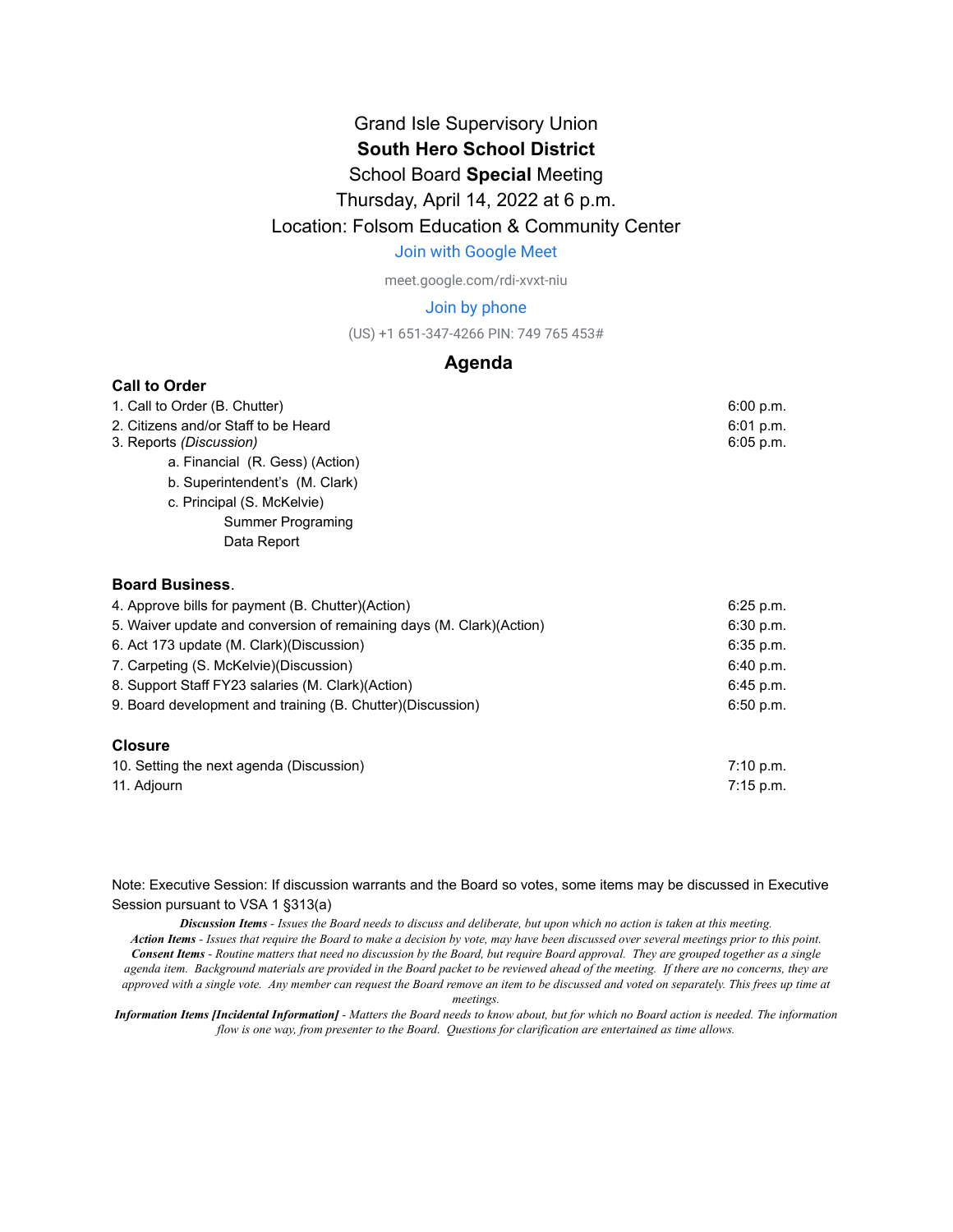Statement Code: 2FunObj BA

|                                                                      | <b>Adopted Budget</b>     | <b>Reported Period</b>    | Encumbrances              | Spent $&$<br>Encumbered | Amount<br>Remaining | Last Year Period          |
|----------------------------------------------------------------------|---------------------------|---------------------------|---------------------------|-------------------------|---------------------|---------------------------|
| Account Number / Description                                         | $7/1/2021$ -<br>6/30/2022 | $7/1/2021$ -<br>6/30/2022 | $7/1/2021$ -<br>6/30/2022 |                         |                     | $7/1/2020$ -<br>6/30/2021 |
| 001 General Fund                                                     |                           |                           |                           |                         |                     |                           |
| 1100 Instructional                                                   |                           |                           |                           |                         |                     |                           |
| 1.001-1100-5110-000-00-00-0 Instructional-salaries                   | 740,084.97                | 515,993.07                | 259,886.68                | 775,879.75              | (35,794.78)         | 730,601.88                |
| 2. 001-1100-5112-000-00-00-0 Instructional-substitutes               | 35,000.00                 | 10,194.64                 | 0.00                      | 10,194.64               | 24,805.36           | 9,625.13                  |
| 3.001-1100-5113-000-00-00-0 Mentoring Stipends                       | 1,000.00                  | 0.00                      | 0.00                      | 0.00                    | 1,000.00            | 240.00                    |
| 4.001-1100-5115-000-00-00-0 Instructional-aides Salaries             | 21,467.10                 | 45,865.06                 | 17,420.65                 | 63,285.71               | (41,818.61)         | 46,093.36                 |
| 5.001-1100-5140-000-00-00-0 Early Retirement Incentive               | 12,000.00                 | 12,000.00                 | 0.00                      | 12,000.00               | 0.00                | 0.00                      |
| 6. 001-1100-5210-000-00-00-0 Instructional-group Health              | 187, 195. 63              | 146,920.54                | 59,357.53                 | 206,278.07              | (19,082.44)         | 191,289.09                |
| 7.001-1100-5215-000-00-00-0 Instructional - HRA                      | 43,890.00                 | 8,260.18                  | 0.00                      | 8,260.18                | 35,629.82           | 40,157.30                 |
| 8.001-1100-5218-000-00-00-0 Health Savings Plan                      | 0.00                      | 11,200.00                 | 0.00                      | 11,200.00               | (11,200.00)         | 0.00                      |
| 9.001-1100-5220-000-00-00-0 Instructional-fica                       | 58,258.73                 | 40,974.23                 | 37,901.42                 | 78,875.65               | (20, 616.92)        | 56,360.95                 |
| 10. 001-1100-5230-000-00-00-0 Instructional - Group Life             | 1,128.96                  | 0.00                      | 0.00                      | 0.00                    | 1,128.96            | 2,463.54                  |
| 11.001-1100-5240-000-00-00-0 Employee Retirement                     | 2,500.00                  | 8,040.01                  | 0.00                      | 8,040.01                | (5,540.01)          | 4,576.08                  |
| 12. 001-1100-5250-000-00-00-0 Instructional-Workers Comp.            | 7,817.51                  | 0.00                      | 0.00                      | 0.00                    | 7,817.51            | 6,510.84                  |
| 13. 001-1100-5260-000-00-00-00 Instructional-unemployment Comp.      | 1,117.52                  | 4,329.00                  | 0.00                      | 4,329.00                | (3,211.48)          | 4,066.00                  |
| 14. 001-1100-5270-000-00-00-0 Instructional-course Reimbursement     | 5,000.00                  | 11,469.10                 | 1,359.00                  | 12,828.10               | (7,828.10)          | 9,367.00                  |
| 15.001-1100-5280-000-00-00-0 Instructional-group Dental Insurance    | 11,179.02                 | 10,129.81                 | 4,131.63                  | 14,261.44               | (3,082.42)          | 11,999.38                 |
| 16. 001-1100-5281-000-00-00-0 Instructional-group Vision Insurance   | 3,317.63                  | 2,976.62                  | 1,330.70                  | 4,307.32                | (989.69)            | 3,803.97                  |
| 17.001-1100-5290-000-00-00-0 Instructional-professional Development  | 2,500.00                  | 1,764.00                  | 320.00                    | 2,084.00                | 416.00              | 889.24                    |
| 18.001-1100-5334-000-00-00-0. Act 504 Accomodations/Services         | 3,000.00                  | 0.00                      | 0.00                      | 0.00                    | 3,000.00            | 0.00                      |
| 19. 001-1100-5433-000-00-00-0 Instructional-repairs To Equipment     | 500.00                    | 0.00                      | 0.00                      | 0.00                    | 500.00              | 0.00                      |
| 20. 001-1100-5515-000-00-00-0 Field Trips (Educational)              | 4,000.00                  | 0.00                      | 0.00                      | 0.00                    | 4,000.00            | 575.00                    |
| 21. 001-1100-5561-000-00-00-0 Tuition HS - In State                  | 814,681.53                | 351,117.71                | 346,829.00                | 697,946.71              | 116,734.82          | 733,589.14                |
| 22. 001-1100-5562-000-00-00-0 Tuition Elementary/Middle School       | 27,937.80                 | 23,240.50                 | 7,727.50                  | 30,968.00               | (3,030.20)          | 43,945.00                 |
| 23. 001-1100-5564-000-00-00-0 Tuition HS-Out of State Public/Private | 0.00                      | 0.00                      | 0.00                      | 0.00                    | 0.00                | 32,466.00                 |
| 24. 001-1100-5566-000-00-00-0 Tuition HS - In State Private          | 0.00                      | 30,650.00                 | 0.00                      | 30,650.00               | (30,650.00)         | 17,472.00                 |
| 25.001-1100-5568-000-00-00-0 Tech Center w/Offsetting Revenues       | 45,000.00                 | 0.00                      | 0.00                      | 0.00                    | 45,000.00           | 43,188.00                 |
| 26. 001-1100-5569-000-00-00-0 Tuition - Tech Ctr/Vocational          | 37,577.20                 | 8,638.60                  | 0.00                      | 8,638.60                | 28,938.60           | 29,088.50                 |
| 27.001-1100-5580-000-00-00-0 Instructional-travel                    | 500.00                    | 0.00                      | 0.00                      | 0.00                    | 500.00              | 0.00                      |
| 28. 001-1100-5610-000-00-00-0 Instructional-general Supplies         | 14,000.00                 | 5,902.72                  | 484.74                    | 6,387.46                | 7,612.54            | 6,574.59                  |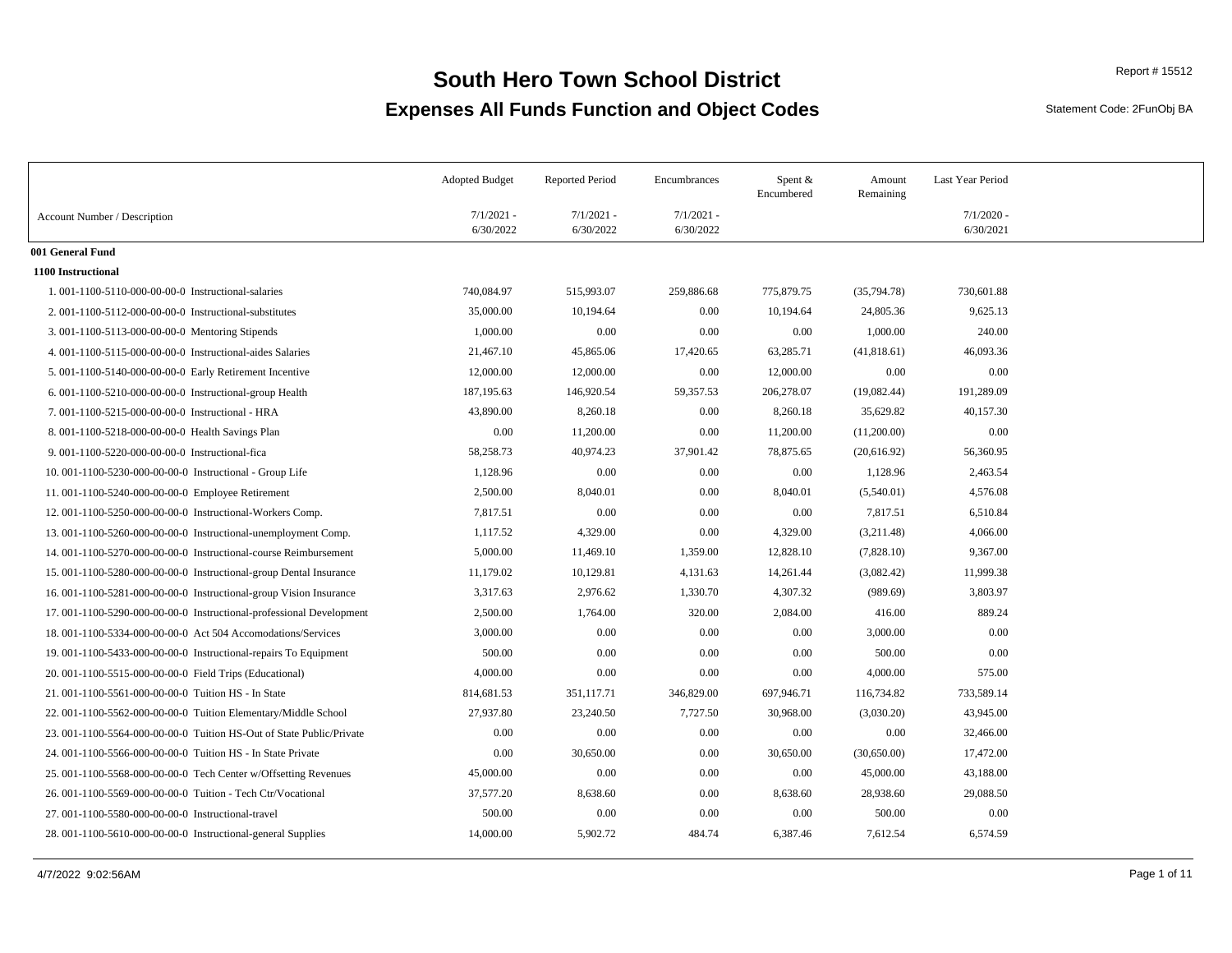|                                                                      | <b>Adopted Budget</b>     | <b>Reported Period</b>    | Encumbrances              | Spent $&$<br>Encumbered | Amount<br>Remaining | Last Year Period          |  |
|----------------------------------------------------------------------|---------------------------|---------------------------|---------------------------|-------------------------|---------------------|---------------------------|--|
| Account Number / Description                                         | $7/1/2021 -$<br>6/30/2022 | $7/1/2021 -$<br>6/30/2022 | $7/1/2021 -$<br>6/30/2022 |                         |                     | $7/1/2020$ -<br>6/30/2021 |  |
| 29. 001-1100-5610-105-00-00-0 Literacy Supplies                      | 500.00                    | 513.65                    | 5.21                      | 518.86                  | (18.86)             | 669.64                    |  |
| 30. 001-1100-5610-107-00-00-0 Art Supplies                           | 1,100.00                  | 762.31                    | 0.00                      | 762.31                  | 337.69              | 994.27                    |  |
| 31.001-1100-5610-109-00-00-0 Music Supplies                          | 495.00                    | 87.46                     | 0.00                      | 87.46                   | 407.54              | 0.00                      |  |
| 32. 001-1100-5610-111-00-00-0 Math Supplies                          | 5,500.00                  | 3,845.38                  | 0.00                      | 3,845.38                | 1,654.62            | 130.59                    |  |
| 33.001-1100-5610-113-00-00-0 Science Supplies                        | 1,900.00                  | 835.89                    | 15.62                     | 851.51                  | 1,048.49            | 1,114.10                  |  |
| 34. 001-1100-5610-115-00-00-0 Social Studies Supplies                | 2,000.00                  | 3,090.15                  | 75.30                     | 3,165.45                | (1,165.45)          | 0.00                      |  |
| 35.001-1100-5611-000-00-00-0 Instructional-Achiev Tests/Scoring/Asse | 0.00                      | 0.00                      | 0.00                      | $0.00\,$                | 0.00                | 83.00                     |  |
| 36. 001-1100-5640-000-00-00-0 Instructional-Books                    | 1,000.00                  | 1,019.95                  | 0.00                      | 1,019.95                | (19.95)             | 565.96                    |  |
| 37.001-1100-5640-105-00-00-0 Literacy Books                          | 2,000.00                  | 1,772.67                  | 133.50                    | 1,906.17                | 93.83               | 895.61                    |  |
| 38.001-1100-5640-109-00-00-0 Music Books                             | 0.00                      | 0.00                      | 0.00                      | 0.00                    | 0.00                | 149.00                    |  |
| 39. 001-1100-5640-111-00-00-0 Math Books                             | 0.00                      | 0.00                      | 0.00                      | 0.00                    | 0.00                | 2,922.18                  |  |
| 40.001-1100-5640-113-00-00-0 Science Books                           | 0.00                      | 0.00                      | 0.00                      | 0.00                    | 0.00                | 348.04                    |  |
| 41.001-1100-5640-115-00-00-0 Social Studies Books                    | 0.00                      | 0.00                      | 0.00                      | 0.00                    | 0.00                | 416.56                    |  |
| 42.001-1100-5641-000-00-00-0 Magazines/Periodicals                   | 100.00                    | 0.00                      | 0.00                      | 0.00                    | 100.00              | 0.00                      |  |
| 43. 001-1100-5641-113-00-00-0 Science - Magazines/Periodicals        | 200.00                    | 91.63                     | 0.00                      | 91.63                   | 108.37              | 205.68                    |  |
| 44. 001-1100-5641-115-00-00-0 Social Studies - Magazines/Periodicals | 250.00                    | 219.82                    | 0.00                      | 219.82                  | 30.18               | 240.00                    |  |
| 45.001-1100-5650-000-00-00-0 Instructional-audio-visual Materials    | 100.00                    | 133.96                    | 0.00                      | 133.96                  | (33.96)             | 0.00                      |  |
| 46.001-1100-5650-109-00-00-0 Music - Multi-Media                     | 5,400.00                  | 139.38                    | 5,767.83                  | 5,907.21                | (507.21)            | 0.00                      |  |
| 47.001-1100-5670-000-00-00-0 Instructional-Software Sunscript/Licens | 2,000.00                  | 2,249.88                  | 0.00                      | 2,249.88                | (249.88)            | 3,111.00                  |  |
| 48.001-1100-5681-000-00-00-0 Instructional-Technology                | 500.00                    | 0.00                      | 0.00                      | 0.00                    | 500.00              | 0.00                      |  |
| 49.001-1100-5730-109-00-00-0 Music Equipment                         | 500.00                    | 517.89                    | 0.00                      | 517.89                  | (17.89)             | 362.51                    |  |
| 50. 001-1100-5730-117-00-00-0 Phys Ed Equipment                      | 500.00                    | 0.00                      | 0.00                      | 0.00                    | 500.00              | 76.34                     |  |
| 51.001-1100-5733-000-00-00-0 Instructional-furniture & Fixtures      | 2,000.00                  | 474.05                    | 0.00                      | 474.05                  | 1,525.95            | 2,157.45                  |  |
| 52. 001-1100-5734-000-00-00-0 Instructional-computer Equipment       | 15,000.00                 | 1,512.12                  | 405.53                    | 1,917.65                | 13,082.35           | 14,633.40                 |  |
| 53. 001-1100-5810-000-00-00-0 Dues/Fees/Registration                 | 0.00                      | 500.00                    | 0.00                      | 500.00                  | (500.00)            | 0.00                      |  |
| <b>TOTAL 1100 Instructional</b>                                      | \$2,121,698.60            | \$1,267,431.98            | \$743,151.84              | \$2,010,583.82          | \$111,114.78        | \$2,054,017.32            |  |
| <b>1101 SWP</b>                                                      |                           |                           |                           |                         |                     |                           |  |
| 54.001-1101-5110-000-00-00-0 SWP Salaries                            | 0.00                      | 20,014.42                 | 10,595.87                 | 30,610.29               | (30,610.29)         | 0.00                      |  |
| 55. 001-1101-5210-000-00-00-0 SWP Group Health                       | 0.00                      | 3,746.31                  | 1,605.12                  | 5,351.43                | (5,351.43)          | 0.00                      |  |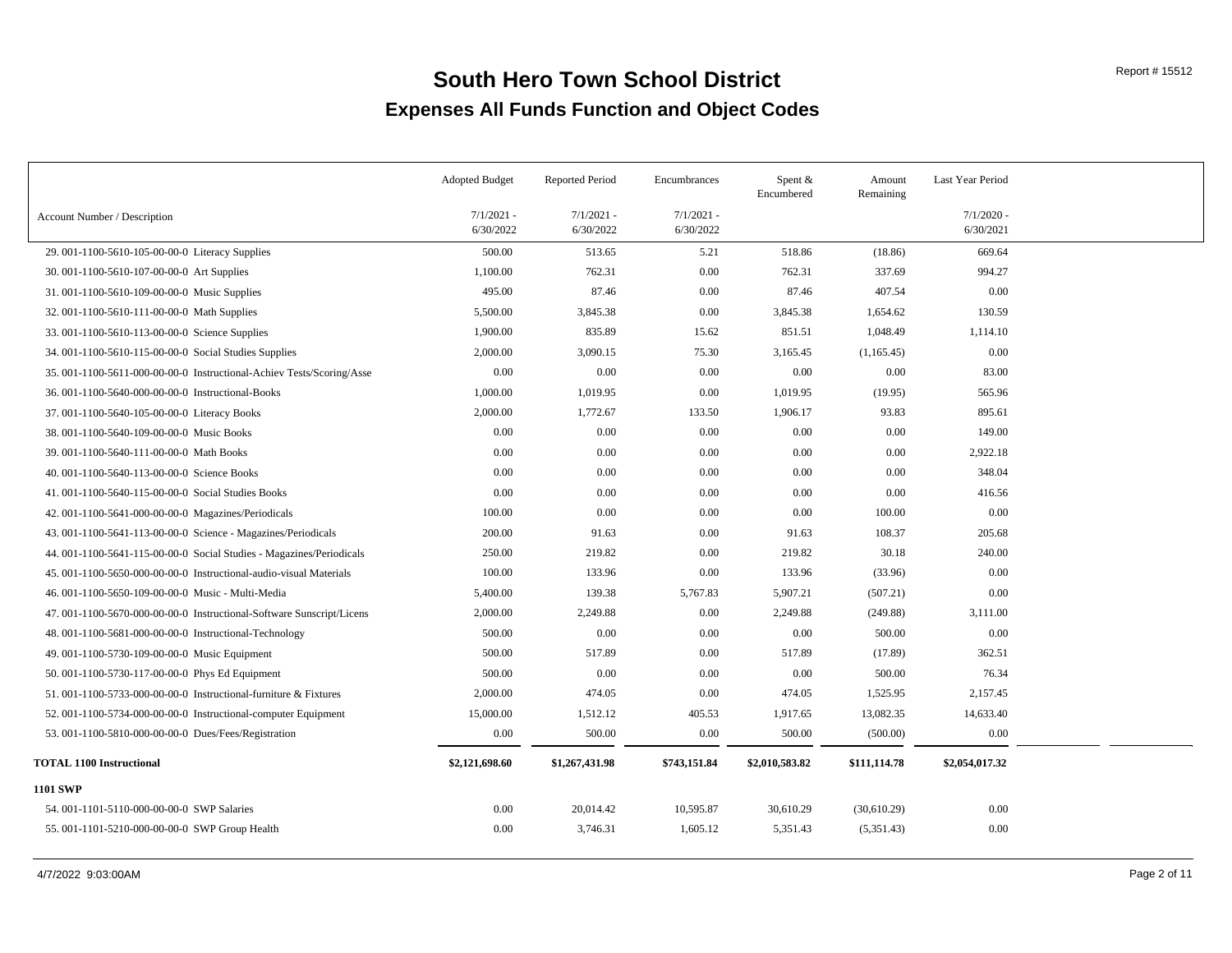|                                                                     | <b>Adopted Budget</b>     | <b>Reported Period</b>    | Encumbrances              | Spent &<br>Encumbered | Amount<br>Remaining | Last Year Period          |  |
|---------------------------------------------------------------------|---------------------------|---------------------------|---------------------------|-----------------------|---------------------|---------------------------|--|
| Account Number / Description                                        | $7/1/2021$ -<br>6/30/2022 | $7/1/2021 -$<br>6/30/2022 | $7/1/2021$ -<br>6/30/2022 |                       |                     | $7/1/2020$ -<br>6/30/2021 |  |
| 56.001-1101-5220-000-00-00-0 SWP 1 FICA                             | 0.00                      | 1,464.70                  | 1,441.04                  | 2,905.74              | (2,905.74)          | 0.00                      |  |
| 57. 001-1101-5280-000-00-00-0 Title 1 Group Dental                  | 0.00                      | 229.93                    | 98.45                     | 328.38                | (328.38)            | 0.00                      |  |
| 58.001-1101-5610-000-00-00-0 SWP- Supplies                          | 0.00                      | 0.00                      | 0.00                      | 0.00                  | 0.00                | 10,138.80                 |  |
| 59. 001-1101-5670-110-12-51-3 SWP- Software                         | 0.00                      | 4,050.00                  | 0.00                      | 4,050.00              | (4,050.00)          | 12,789.00                 |  |
| <b>TOTAL 1101 SWP</b>                                               | \$0.00                    | \$29,505.36               | \$13,740.48               | \$43,245.84           | \$(43,245.84)       | \$22,927.80               |  |
| 1123 Universal Access Pre-K                                         |                           |                           |                           |                       |                     |                           |  |
| 60.001-1123-5563-000-00-00-0 Tuition - UAPK                         | 55,000.00                 | 30,912.86                 | 23,841.32                 | 54,754.18             | 245.82              | 48,237.49                 |  |
| <b>TOTAL 1123 Universal Access Pre-K</b>                            | \$55,000.00               | \$30,912.86               | \$23,841.32               | \$54,754.18           | \$245.82            | \$48,237.49               |  |
| <b>1200 Special Education</b>                                       |                           |                           |                           |                       |                     |                           |  |
| 61.001-1200-5110-000-00-00-0 Special Ed-salaries                    | 0.00                      | 35,262.41                 | 12,739.19                 | 48,001.60             | (48,001.60)         | 0.00                      |  |
| 62. 001-1200-5112-000-00-00-0 Special Ed-substitutes                | 0.00                      | 150.00                    | 0.00                      | 150.00                | (150.00)            | 0.00                      |  |
| 63. 001-1200-5115-000-00-00-0 Special Ed-aides Salaries             | 256,957.90                | 187,773.80                | 91,549.60                 | 279,323.40            | (22,365.50)         | 229,591.87                |  |
| 64. 001-1200-5210-000-00-00-0 Special Ed-group Health Insurance     | 77,752.93                 | 66,275.05                 | 30,773.41                 | 97,048.46             | (19, 295.53)        | 65,970.06                 |  |
| 65.001-1200-5215-000-00-00-0 SpEd - HRA                             | 19,110.00                 | 3,688.95                  | 0.00                      | 3,688.95              | 15,421.05           | 11,604.65                 |  |
| 66. 001-1200-5218-000-00-00-0 Health Savings Plan                   | 0.00                      | 8,066.66                  | 0.00                      | 8,066.66              | (8,066.66)          | 0.00                      |  |
| 67.001-1200-5220-000-00-00-0 Special Ed-fica                        | 19,657.28                 | 16,298.29                 | 14,174.97                 | 30,473.26             | (10, 815.98)        | 16,955.70                 |  |
| 68. 001-1200-5250-000-00-00-00 Special Ed - Workers Comp.           | 2,419.60                  | 0.00                      | 0.00                      | 0.00                  | 2,419.60            | 1,439.83                  |  |
| 69. 001-1200-5260-000-00-00-00 Special Ed-unemployment Comp.        | 638.00                    | 0.00                      | 0.00                      | 0.00                  | 638.00              | 0.00                      |  |
| 70. 001-1200-5280-000-00-00-00 Special Ed-group Dental Insurance    | 6,148.79                  | 4,248.03                  | 1,847.37                  | 6,095.40              | 53.39               | 4,489.23                  |  |
| 71.001-1200-5281-000-00-00-0 Special Ed-group Vision Insurance      | 2,180.56                  | 1,136.11                  | 486.70                    | 1,622.81              | 557.75              | 1,123.30                  |  |
| 72. 001-1200-5330-000-00-00-0 Special Ed-Prof. Non-Educ. Svcs       | 0.00                      | 94.00                     | 0.00                      | 94.00                 | (94.00)             | 0.00                      |  |
| <b>TOTAL 1200 Special Education</b>                                 | \$384,865.06              | \$322,993.30              | \$151,571.24              | \$474,564.54          | \$(89,699.48)       | \$331,174.64              |  |
| 1410 Student Body Activities                                        |                           |                           |                           |                       |                     |                           |  |
| 73. 001-1410-5110-000-00-00-0 Student Body Activities-Club Stipends | 5,000.00                  | 105.00                    | 0.00                      | 105.00                | 4,895.00            | 0.00                      |  |
| 74. 001-1410-5120-000-00-00-0 Coaches/Refs/AD Stipends/Salaries     | 14,000.00                 | 6,875.00                  | 0.00                      | 6,875.00              | 7,125.00            | 2,000.00                  |  |
| 75.001-1410-5220-000-00-00-0 Coaches & Refs FICA                    | 1,453.50                  | 528.23                    | 0.00                      | 528.23                | 925.27              | 436.00                    |  |
| 76. 001-1410-5250-000-00-00-00 Coaches & Refs Workers Comp          | 71.00                     | 0.00                      | 0.00                      | 0.00                  | 71.00               | 0.00                      |  |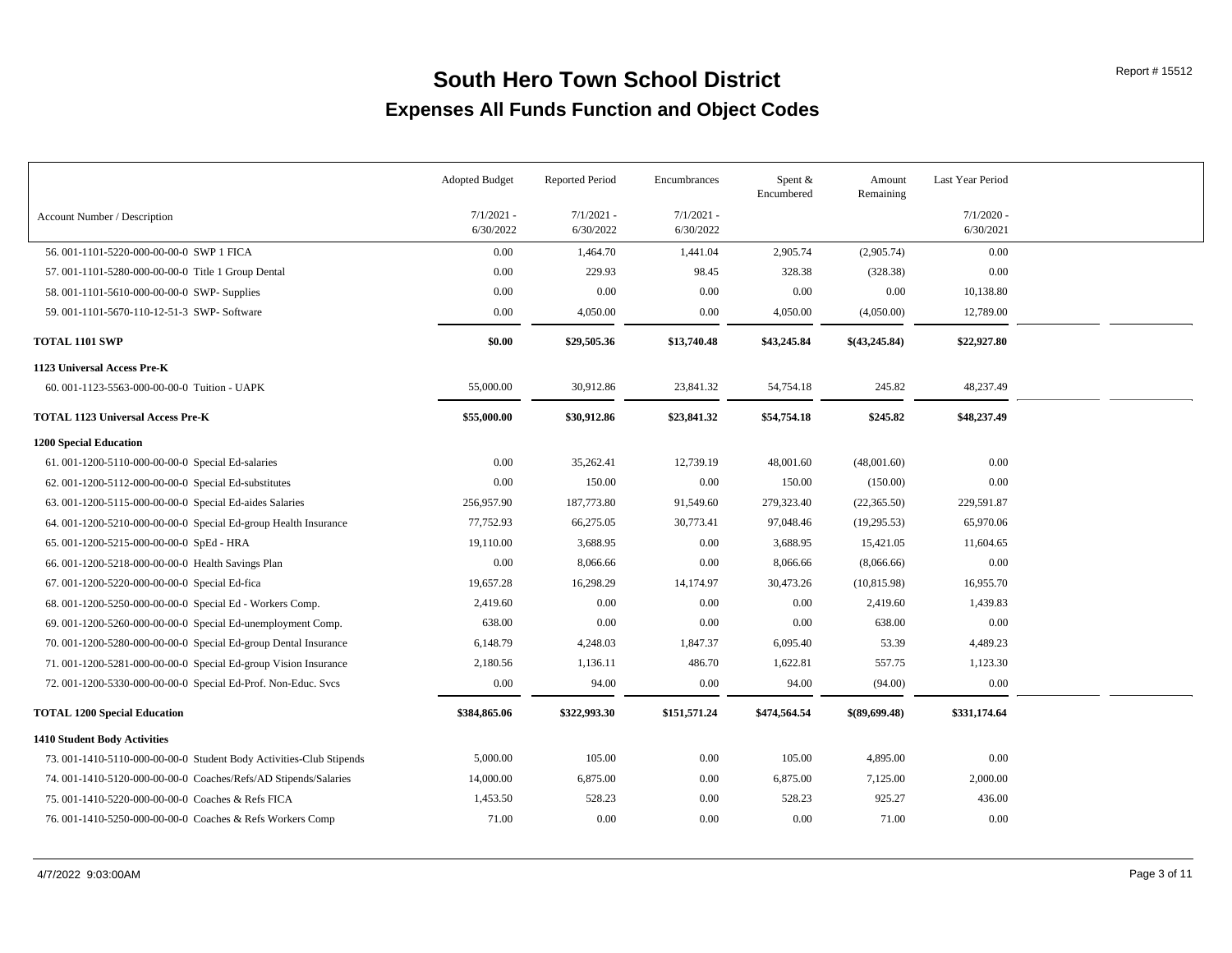|                                                                        | <b>Adopted Budget</b>     | <b>Reported Period</b>    | Encumbrances              | Spent &<br>Encumbered | Amount<br>Remaining | Last Year Period          |  |
|------------------------------------------------------------------------|---------------------------|---------------------------|---------------------------|-----------------------|---------------------|---------------------------|--|
| Account Number / Description                                           | $7/1/2021$ -<br>6/30/2022 | $7/1/2021 -$<br>6/30/2022 | $7/1/2021$ -<br>6/30/2022 |                       |                     | $7/1/2020$ -<br>6/30/2021 |  |
| 77. 001-1410-5337-000-00-00-0 Student activities - Programs            | 5,500.00                  | 1,509.63                  | 0.00                      | 1,509.63              | 3,990.37            | 4,260.00                  |  |
| 78. 001-1410-5500-000-00-00-0 Student Activities- Late Bus             | 7,500.00                  | 0.00                      | 0.00                      | 0.00                  | 7,500.00            | 0.00                      |  |
| 79. 001-1410-5610-000-00-00-0. Student Body Activities-general Supplie | 500.00                    | 493.21                    | 314.70                    | 807.91                | (307.91)            | 306.13                    |  |
| 80. 001-1410-5683-000-00-00-0 Instructional-Athletic Transportation    | 3,500.00                  | 3,026.22                  | 0.00                      | 3,026.22              | 473.78              | 2,385.32                  |  |
| <b>TOTAL 1410 Student Body Activities</b>                              | \$37,524.50               | \$12,537.29               | \$314.70                  | \$12,851.99           | \$24,672.51         | \$9,387.45                |  |
| 1422 Summer School Program                                             |                           |                           |                           |                       |                     |                           |  |
| 81.001-1422-5110-000-00-00-0 Summer School Program-Salary              | 1,200.00                  | 1,420.00                  | 0.00                      | 1,420.00              | (220.00)            | 0.00                      |  |
| 82. 001-1422-5220-000-00-00-00 Summer School - FICA                    | 91.80                     | 108.65                    | 0.00                      | 108.65                | (16.85)             | 0.00                      |  |
| 83. 001-1422-5610-000-00-00-0 Summer School- Supplies                  | 100.00                    | 0.00                      | 0.00                      | 0.00                  | 100.00              | 79.80                     |  |
| <b>TOTAL 1422 Summer School Program</b>                                | \$1,391.80                | \$1,528.65                | \$0.00                    | \$1,528.65            | \$(136.85)          | \$79.80                   |  |
| <b>2100 ELL</b>                                                        |                           |                           |                           |                       |                     |                           |  |
| 84. 001-2100-5110-000-00-00-0 ELL Teacher - Salaries                   | 0.00                      | 8,577.62                  | 4,541.09                  | 13,118.71             | (13, 118.71)        | 13,794.73                 |  |
| 85. 001-2100-5210-000-00-00-00 ELL Teacher Health Ins                  | 0.00                      | 1,604.98                  | 688.26                    | 2,293.24              | (2,293.24)          | 2,412.96                  |  |
| 86. 001-2100-5220-000-00-00-0 ELL Teacher Fica                         | 0.00                      | 627.65                    | 617.59                    | 1,245.24              | (1,245.24)          | 1,026.30                  |  |
| 87.001-2100-5240-000-00-00-0 ELL Retirement                            | 0.00                      | 0.00                      | 0.00                      | 0.00                  | 0.00                | 730.95                    |  |
| 88. 001-2100-5280-000-00-00-0 ELL Teacher Dental                       | 0.00                      | 98.51                     | 42.22                     | 140.73                | (140.73)            | 149.79                    |  |
| <b>TOTAL 2100 ELL</b>                                                  | \$0.00                    | \$10,908.76               | \$5,889.16                | \$16,797.92           | \$(16,797.92)       | \$18,114.73               |  |
| <b>2120 Guidance Services</b>                                          |                           |                           |                           |                       |                     |                           |  |
| 89. 001-2120-5110-000-00-00-0 Guidance & SAP-salary                    | 47,802.00                 | 33,497.76                 | 16,675.24                 | 50,173.00             | (2,371.00)          | 48,452.15                 |  |
| 90. 001-2120-5140-000-00-00-0 Guidance - Early Retirement Incentive    | 0.00                      | 0.00                      | 0.00                      | 0.00                  | 0.00                | 12,000.00                 |  |
| 91.001-2120-5210-000-00-00-0 Guidance - Health Ins.                    | 7,620.58                  | 5,351.29                  | 2,293.38                  | 7,644.67              | (24.09)             | 6,975.36                  |  |
| 92. 001-2120-5215-000-00-00-0 HRA                                      | 2,100.00                  | 104.55                    | 0.00                      | 104.55                | 1,995.45            | 1,366.02                  |  |
| 93. 001-2120-5220-000-00-00-0 Guidance -FICA                           | 3,656.85                  | 3,384.10                  | 2,267.83                  | 5,651.93              | (1,995.08)          | 4,496.50                  |  |
| 94. 001-2120-5230-000-00-00-0 Guidance - Life Insurance                | 88.20                     | 0.00                      | 0.00                      | 0.00                  | 88.20               | 7.35                      |  |
| 95. 001-2120-5240-000-00-00-0 Employee Retirement                      | 0.00                      | 1,340.00                  | 0.00                      | 1,340.00              | (1,340.00)          | 1,329.00                  |  |
| 96. 001-2120-5250-000-00-00-00 Guidance- Workers Comp                  | 422.00                    | 0.00                      | 0.00                      | 0.00                  | 422.00              | 387.51                    |  |
| 97. 001-2120-5260-000-00-00-0 Guidance-unemployment                    | 57.60                     | 0.00                      | 0.00                      | 0.00                  | 57.60               | 0.00                      |  |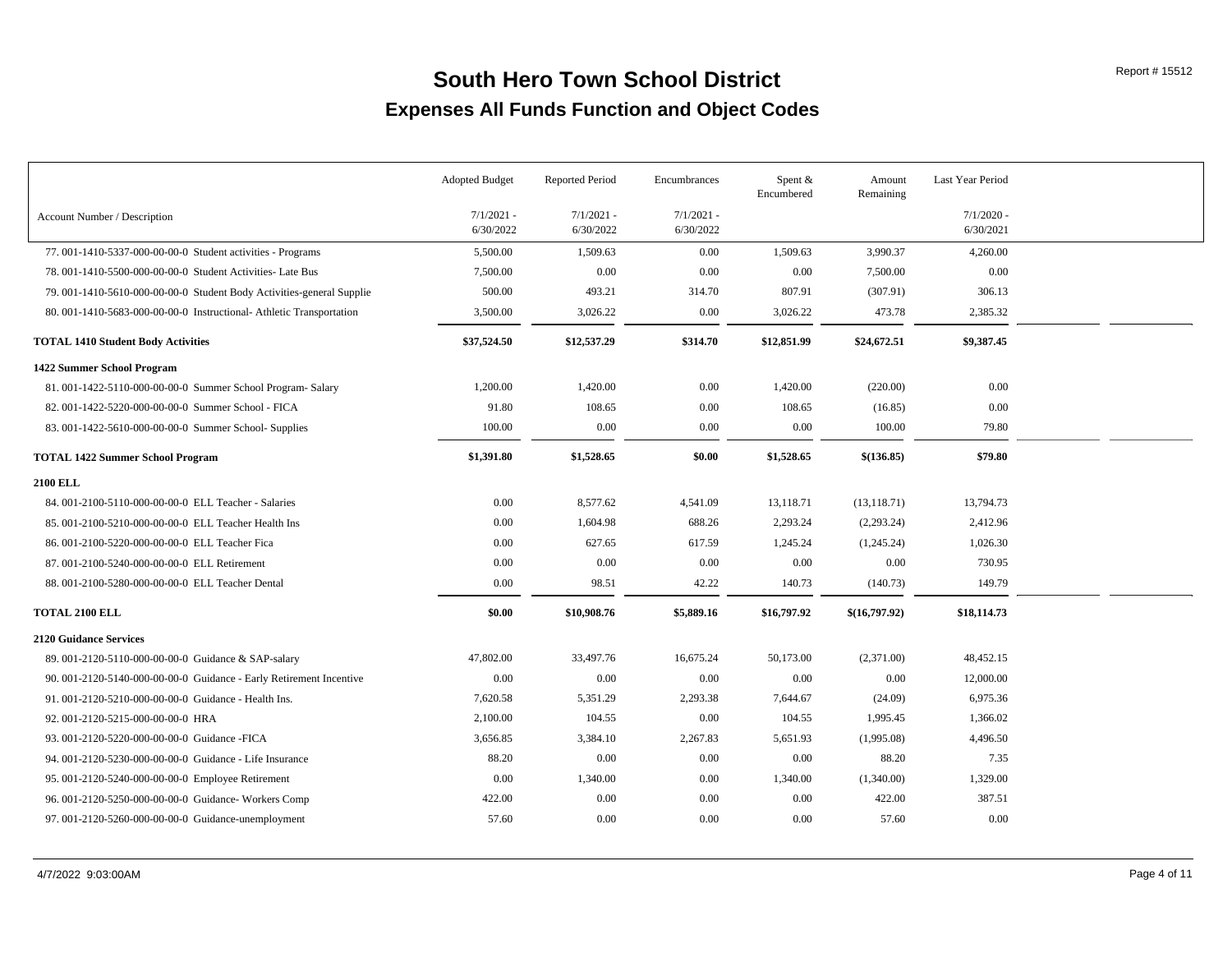|                                                                        | <b>Adopted Budget</b>     | <b>Reported Period</b>    | Encumbrances              | Spent $&$<br>Encumbered | Amount<br>Remaining | Last Year Period          |  |
|------------------------------------------------------------------------|---------------------------|---------------------------|---------------------------|-------------------------|---------------------|---------------------------|--|
| Account Number / Description                                           | $7/1/2021$ -<br>6/30/2022 | $7/1/2021$ -<br>6/30/2022 | $7/1/2021$ -<br>6/30/2022 |                         |                     | $7/1/2020$ -<br>6/30/2021 |  |
| 98. 001-2120-5270-000-00-00-00 Guidance-Prof.Development/Course Reim   | 750.00                    | 0.00                      | 0.00                      | 0.00                    | 750.00              | 0.00                      |  |
| 99. 001-2120-5280-000-00-00-0 Guidance - Dental                        | 0.00                      | 328.44                    | 140.67                    | 469.11                  | (469.11)            | 467.06                    |  |
| 100. 001-2120-5281-000-00-00-0 Guidance Vision Insurance               | 0.00                      | 108.22                    | 46.31                     | 154.53                  | (154.53)            | 154.53                    |  |
| 101.001-2120-5610-000-00-00-0 Guidance-general Supplies                | 1,250.00                  | 1,112.00                  | 0.00                      | 1,112.00                | 138.00              | 0.00                      |  |
| <b>TOTAL 2120 Guidance Services</b>                                    | \$63,747.23               | \$45,226.36               | \$21,423.43               | \$66,649.79             | \$(2,902.56)        | \$75,635.48               |  |
| <b>2134 Health Services</b>                                            |                           |                           |                           |                         |                     |                           |  |
| 102. 001-2134-5110-000-00-00-0 Health Services-salaries (nurse & asst) | 22,939.00                 | 15,094.72                 | 7,839.55                  | 22,934.27               | 4.73                | 15,641.71                 |  |
| 103. 001-2134-5210-000-00-00-0 Health Services-group Health Insuranc   | 23,747.73                 | 16,490.81                 | 7,067.45                  | 23,558.26               | 189.47              | 22,230.94                 |  |
| 104. 001-2134-5215-000-00-00-0 Heatlh Svcs - HRA                       | 4,200.00                  | 1,610.41                  | 0.00                      | 1,610.41                | 2,589.59            | 3,927.55                  |  |
| 105, 001-2134-5220-000-00-00-0 Health Services-fica                    | 1,754.83                  | 992.83                    | 1,123.70                  | 2,116.53                | (361.70)            | 962.35                    |  |
| 106. 001-2134-5250-000-00-00-0 Health Services-Workers Comp.           | 203.00                    | 0.00                      | 0.00                      | 0.00                    | 203.00              | 169.50                    |  |
| 107.001-2134-5260-000-00-00-0 Health Services-unemployment Comp.       | 58.00                     | 0.00                      | 0.00                      | 0.00                    | 58.00               | 0.00                      |  |
| 108. 001-2134-5280-000-00-00-00 Health Services-group Dental Insuranc  | 1,255.00                  | 924.42                    | 396.18                    | 1,320.60                | (65.60)             | 1,210.55                  |  |
| 109. 001-2134-5281-000-00-00-0 Health Services-group Vision Insuranc   | 332.00                    | 97.74                     | 97.74                     | 195.48                  | 136.52              | 0.00                      |  |
| 110.001-2134-5290-000-00-00-0 Health Services-Prof. Development        | 0.00                      | 75.00                     | 0.00                      | 75.00                   | (75.00)             | 0.00                      |  |
| 111. 001-2134-5332-000-00-00-0 Health Services Assessment              | 8,586.00                  | 8,586.00                  | 0.00                      | 8,586.00                | 0.00                | 8,048.00                  |  |
| 112. 001-2134-5610-000-00-00-0 Health Services-general Supplies        | 650.00                    | 826.14                    | 12.50                     | 838.64                  | (188.64)            | 512.41                    |  |
| <b>TOTAL 2134 Health Services</b>                                      | \$63,725.56               | \$44,698.07               | \$16,537.12               | \$61,235.19             | \$2,490.37          | \$52,703.01               |  |
| 2222 Library                                                           |                           |                           |                           |                         |                     |                           |  |
| 113. 001-2222-5110-000-00-00-0 Library Services-salary                 | 57,997.00                 | 37,969.50                 | 20,101.50                 | 58,071.00               | (74.00)             | 56,432.50                 |  |
| 114.001-2222-5112-000-00-00-0 Library Services-substitutes             | 0.00                      | 100.00                    | 0.00                      | 100.00                  | (100.00)            | 0.00                      |  |
| 115. 001-2222-5210-000-00-00-0 Library Services-group Health Insuranc  | 7,620.58                  | 5,351.29                  | 2,293.38                  | 7,644.67                | (24.09)             | 6,975.36                  |  |
| 116. 001-2222-5215-000-00-00-0 Library Services- HRA                   | 2,100.00                  | 198.40                    | 0.00                      | 198.40                  | 1,901.60            | 678.31                    |  |
| 117. 001-2222-5220-000-00-00-0 Library Services-fica                   | 4,436.77                  | 2,804.08                  | 2,733.80                  | 5,537.88                | (1,101.11)          | 4,155.08                  |  |
| 118. 001-2222-5230-000-00-00-0 Library - Group Life                    | 88.00                     | 0.00                      | 0.00                      | 0.00                    | 88.00               | 0.00                      |  |
| 119. 001-2222-5240-000-00-00-0 Employee Retirement                     | 0.00                      | 1,340.00                  | 0.00                      | 1,340.00                | (1,340.00)          | 1,329.00                  |  |
| 120. 001-2222-5250-000-00-00-0 Library Services-Workers Comp.          | 512.00                    | 0.00                      | 0.00                      | 0.00                    | 512.00              | 470.16                    |  |
| 121. 001-2222-5260-000-00-00-0 Library Services-unemployment Comp.     | 58.00                     | 0.00                      | 0.00                      | 0.00                    | 58.00               | 0.00                      |  |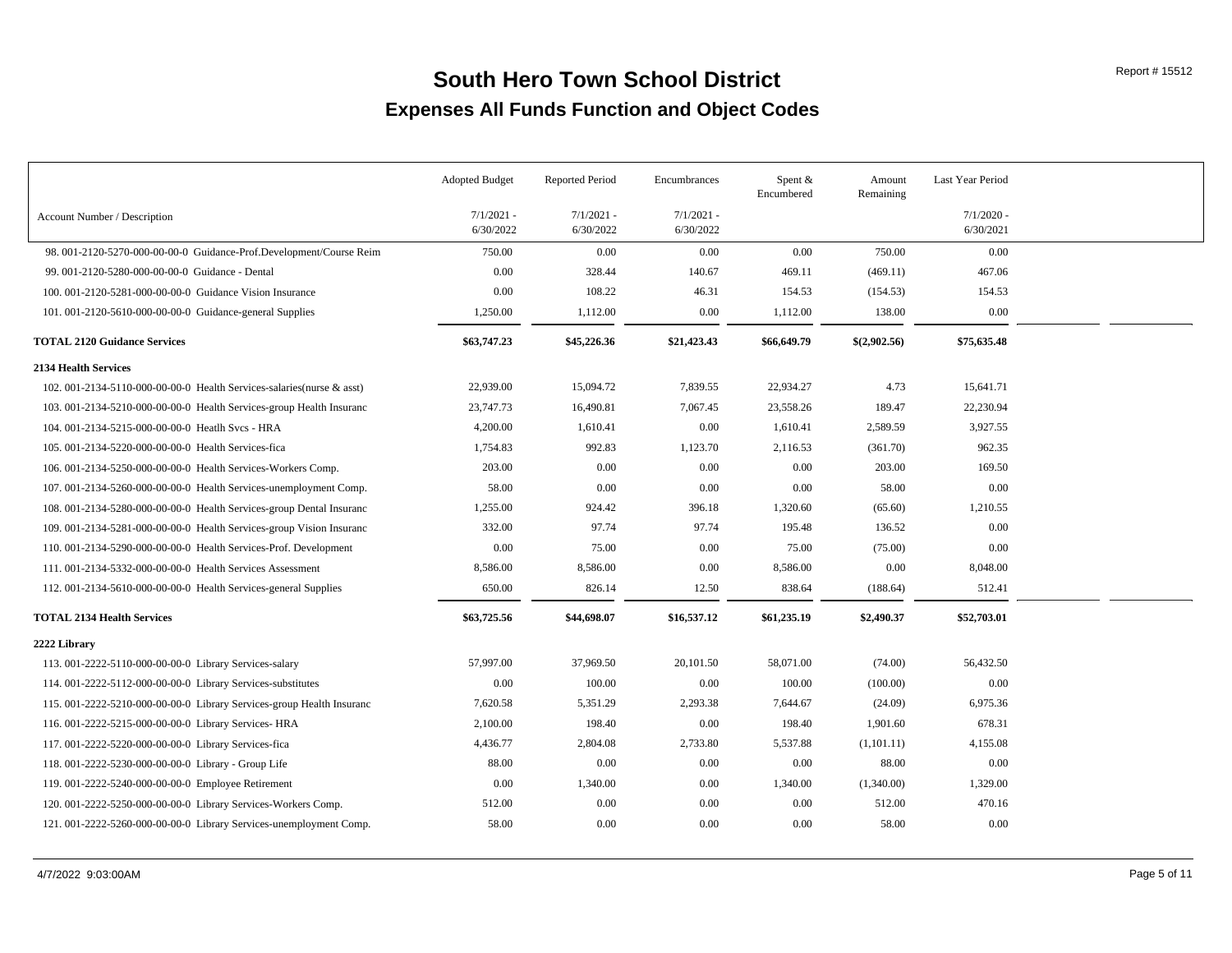|                                                                       | <b>Adopted Budget</b>     | <b>Reported Period</b>    | Encumbrances              | Spent $&$<br>Encumbered | Amount<br>Remaining | Last Year Period          |  |
|-----------------------------------------------------------------------|---------------------------|---------------------------|---------------------------|-------------------------|---------------------|---------------------------|--|
| Account Number / Description                                          | $7/1/2021$ -<br>6/30/2022 | $7/1/2021 -$<br>6/30/2022 | $7/1/2021$ -<br>6/30/2022 |                         |                     | $7/1/2020$ -<br>6/30/2021 |  |
| 122. 001-2222-5280-000-00-00-0 Library Services-group Dental Insuranc | 469.11                    | 328.44                    | 140.67                    | 469.11                  | 0.00                | 427.96                    |  |
| 123. 001-2222-5281-000-00-00-0 Library Services-group Vision Insuranc | 155.00                    | 108.22                    | 46.31                     | 154.53                  | 0.47                | 154.53                    |  |
| 124. 001-2222-5290-000-00-00-0 Library Services-Prof. Development     | 500.00                    | $0.00\,$                  | 0.00                      | 0.00                    | 500.00              | 258.24                    |  |
| 125.001-2222-5610-000-00-00-0 Library Services-library Supplies       | 300.00                    | 198.25                    | 0.00                      | 198.25                  | 101.75              | 369.32                    |  |
| 126. 001-2222-5640-000-00-00-0 Library Services-library Books         | 6,000.00                  | 5,970.37                  | 0.00                      | 5,970.37                | 29.63               | 9,387.66                  |  |
| 127.001-2222-5641-000-00-00-0 Magazines/Online Subscriptions          | 250.00                    | $0.00\,$                  | 0.00                      | 0.00                    | 250.00              | 300.00                    |  |
| 128. 001-2222-5650-000-00-00-0 Library Services-av Materials          | 300.00                    | 0.00                      | 0.00                      | 0.00                    | 300.00              | 470.88                    |  |
| 129. 001-2222-5670-000-00-00-0 Library Services-computer Software     | 300.00                    | 300.00                    | 0.00                      | 300.00                  | 0.00                | 0.00                      |  |
| 130. 001-2222-5733-000-00-00-0 Library Services- Furniture & Fixtures | 4,000.00                  | 3,997.23                  | 0.00                      | 3,997.23                | 2.77                | 15,405.15                 |  |
| 131.001-2222-5739-000-00-00-0 Library - AV Equipment                  | 1,500.00                  | 0.00                      | 0.00                      | 0.00                    | 1,500.00            | 0.00                      |  |
| <b>TOTAL 2222 Library</b>                                             | \$86,586.46               | \$58,665.78               | \$25,315.66               | \$83,981.44             | \$2,605.02          | \$96,814.15               |  |
| 2310 Board of Education                                               |                           |                           |                           |                         |                     |                           |  |
| 132. 001-2310-5110-000-00-00-0 Board Of Ed Services-salaries          | 5,200.00                  | 5,200.00                  | 0.00                      | 5,200.00                | 0.00                | 5,200.00                  |  |
| 133. 001-2310-5111-000-00-00-0 Board Of Ed/treasurer-salary           | 2,200.00                  | 2,200.00                  | 0.00                      | 2,200.00                | 0.00                | 2,200.00                  |  |
| 134. 001-2310-5113-000-00-00-0 Board of Ed Svc - Secretary Salaries   | 2,100.00                  | 200.00                    | 0.00                      | 200.00                  | 1,900.00            | 1,500.00                  |  |
| 135.001-2310-5119-000-00-00-0 BOE Staff Appreciation                  | 0.00                      | 0.00                      | 0.00                      | 0.00                    | 0.00                | 9,250.00                  |  |
| 136. 001-2310-5220-000-00-00-0 Board Of Ed Services-fica              | 1,124.55                  | 581.40                    | 0.00                      | 581.40                  | 543.15              | 1,388.66                  |  |
| 137. 001-2310-5240-000-00-00-0 Board of Ed/Treasurer Fica             | 168.30                    | 0.00                      | 0.00                      | 0.00                    | 168.30              | 0.00                      |  |
| 138. 001-2310-5360-000-00-00-0 Board Of Ed Services-legal/prof svc    | 4,000.00                  | $0.00\,$                  | 0.00                      | 0.00                    | 4,000.00            | 337.50                    |  |
| 139. 001-2310-5530-000-00-00-0 Board Of Ed Services-telephone/post    | 100.00                    | 0.00                      | 0.00                      | 0.00                    | 100.00              | 0.00                      |  |
| 140.001-2310-5540-000-00-00-0 Board Of Ed Services-advertising        | 250.00                    | 0.00                      | 0.00                      | $0.00\,$                | 250.00              | 321.50                    |  |
| 141.001-2310-5610-000-00-00-0 Board Of Ed Services-supplies           | 200.00                    | 0.00                      | 0.00                      | 0.00                    | 200.00              | 0.00                      |  |
| 142. 001-2310-5611-000-00-00-0 Board of Ed- Board of Ed Expense       | 20,750.00                 | 11,476.80                 | 0.00                      | 11,476.80               | 9,273.20            | 20,465.47                 |  |
| 143. 001-2310-5810-000-00-00-0 Board Of Ed Services-vsba Dues         | 1,500.00                  | 0.00                      | 0.00                      | 0.00                    | 1,500.00            | 0.00                      |  |
| <b>TOTAL 2310 Board of Education</b>                                  | \$37,592.85               | \$19,658.20               | \$0.00                    | \$19,658.20             | \$17,934.65         | \$40,663.13               |  |
| 2320 Administrative Services - Supervisory U                          |                           |                           |                           |                         |                     |                           |  |
| 144. 001-2320-5331-000-00-00-0 SU General Assessment                  | 309,325.00                | 309,325.00                | 0.00                      | 309,325.00              | 0.00                | 309,712.00                |  |
| <b>TOTAL 2320 Administrative Services - Supervisory U</b>             | \$309,325.00              | \$309,325.00              | \$0.00                    | \$309,325.00            | \$0.00              | \$309,712.00              |  |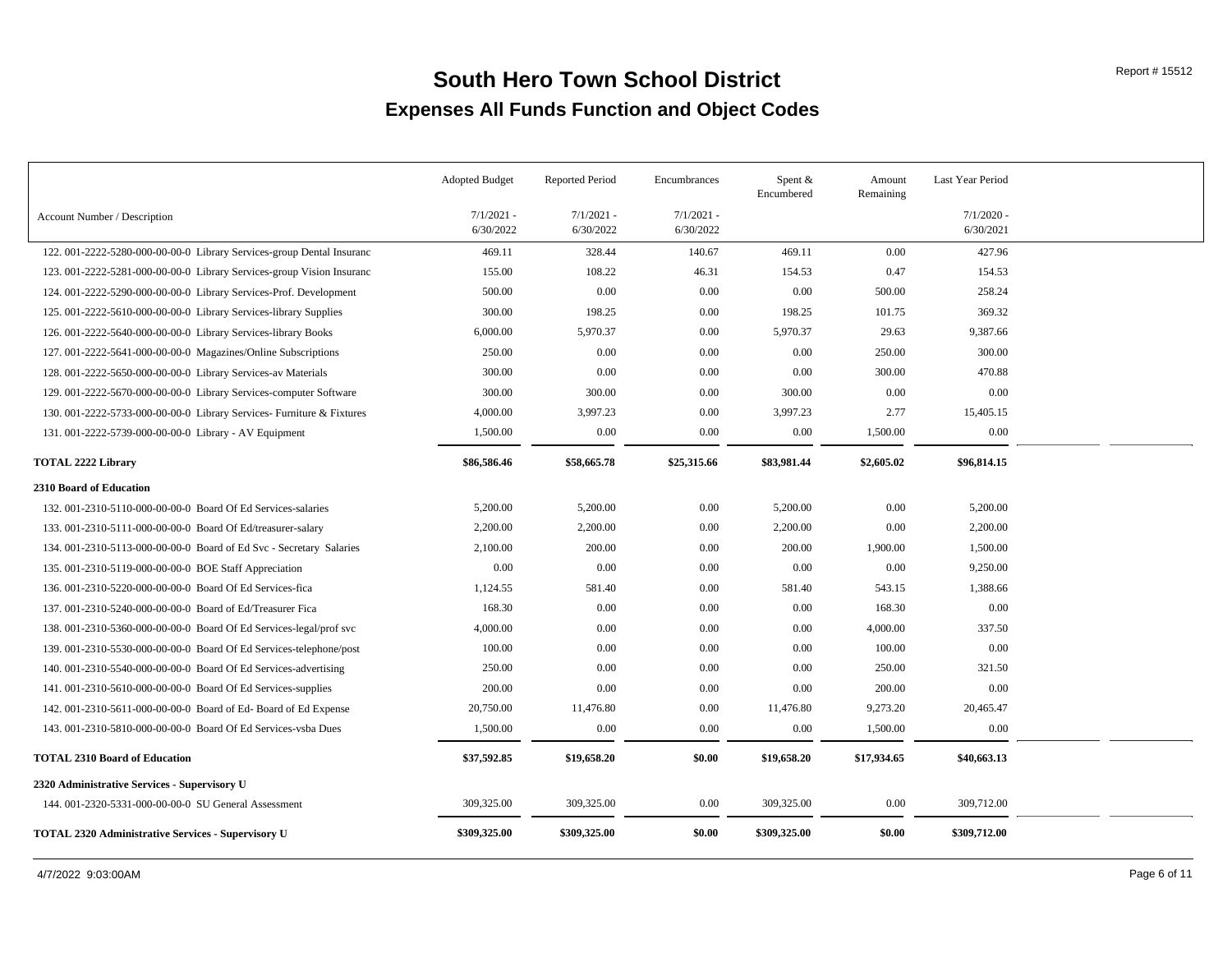|                                                                        | <b>Adopted Budget</b>     | <b>Reported Period</b>    | Encumbrances              | Spent &<br>Encumbered | Amount<br>Remaining | Last Year Period          |  |
|------------------------------------------------------------------------|---------------------------|---------------------------|---------------------------|-----------------------|---------------------|---------------------------|--|
| Account Number / Description                                           | $7/1/2021$ -<br>6/30/2022 | $7/1/2021 -$<br>6/30/2022 | $7/1/2021$ -<br>6/30/2022 |                       |                     | $7/1/2020$ -<br>6/30/2021 |  |
| 2410 Principal Services                                                |                           |                           |                           |                       |                     |                           |  |
| 145.001-2410-5110-000-00-00-0 Principal Service-salary                 | 105,995.00                | 81,506.09                 | 24,488.91                 | 105,995.00            | $0.00\,$            | 106,407.00                |  |
| 146. 001-2410-5112-000-00-00-0 Principal Services-substitutes          | 0.00                      | 0.00                      | 0.00                      | 0.00                  | 0.00                | 100.00                    |  |
| 147. 001-2410-5113-000-00-00-0 Principal Service-secretary Salary      | 37,933.00                 | 31,202.06                 | 6,723.94                  | 37,926.00             | 7.00                | 41,913.33                 |  |
| 148. 001-2410-5117-000-00-00-0 Home School Coordinator                 | 46,357.00                 | 0.00                      | 0.00                      | 0.00                  | 46,357.00           | 44,119.04                 |  |
| 149. 001-2410-5210-000-00-00-0 Principal Services-group Health Insuran | 12,523.42                 | 0.00                      | 0.00                      | 0.00                  | 12,523.42           | 7,847.28                  |  |
| 150. 001-2410-5215-000-00-00-0 Principal Svcs - HRA                    | 2,100.00                  | 249.26                    | 0.00                      | 249.26                | 1,850.74            | 270.05                    |  |
| 151.001-2410-5220-000-00-00-0 Principal Services-fica                  | 14,556.80                 | 8,652.40                  | 5,272.76                  | 13,925.16             | 631.64              | 14,575.11                 |  |
| 152. 001-2410-5230-000-00-00-0 Principal Service-group Life Insurance  | 252.00                    | 1,644.22                  | 0.00                      | 1,644.22              | (1,392.22)          | 0.00                      |  |
| 153. 001-2410-5240-000-00-00-0 Principal Svcs - Retirement             | 1,835.00                  | 1,560.11                  | 336.17                    | 1,896.28              | (61.28)             | 1,855.18                  |  |
| 154.001-2410-5250-000-00-00-0 Principal Services-Workers Comp.         | 1,710.00                  | 0.00                      | 0.00                      | $0.00\,$              | 1,710.00            | 1,499.34                  |  |
| 155. 001-2410-5260-000-00-00-0 Principal Service-unemployment Comp     | 173.20                    | 0.00                      | 0.00                      | 0.00                  | 173.20              | 0.00                      |  |
| 156. 001-2410-5270-000-00-00-0 Principal Svcs.- Course Reimb.          | 750.00                    | 178.00                    | 0.00                      | 178.00                | 572.00              | 0.00                      |  |
| 157. 001-2410-5280-000-00-00-0 Principal Services-group Dental Insuran | 1,387.80                  | 625.59                    | 268.05                    | 893.64                | 494.16              | 1,271.82                  |  |
| 158.001-2410-5281-000-00-00-0 Principal Services-group Vision Insuran  | 486.53                    | 273.70                    | 117.26                    | 390.96                | 95.57               | 486.85                    |  |
| 159. 001-2410-5290-000-00-00-0 Principal Svcs.- Prof. Development      | 2,500.00                  | 931.39                    | 0.00                      | 931.39                | 1,568.61            | 1,239.51                  |  |
| 160. 001-2410-5292-000-00-00-0 Principal Svc- Oth Emp. Benefits        | 0.00                      | 421.42                    | 0.00                      | 421.42                | (421.42)            | 0.00                      |  |
| 161. 001-2410-5430-000-00-00-0 Principal Svcs. - Copier Svcs.          | 0.00                      | 1,189.51                  | 0.00                      | 1,189.51              | (1,189.51)          | 2,016.18                  |  |
| 162. 001-2410-5530-000-00-00-0 Principal Services-telephone            | 8,500.00                  | 4,792.82                  | 0.00                      | 4,792.82              | 3,707.18            | 8,868.06                  |  |
| 163. 001-2410-5532-000-00-00-0 Principal Svcs.- Postage                | 1,000.00                  | 0.00                      | 1,000.00                  | 1,000.00              | $0.00\,$            | 1,000.00                  |  |
| 164. 001-2410-5580-000-00-00-0 Principal Services-travel               | 500.00                    | 0.00                      | 0.00                      | $0.00\,$              | 500.00              | 28.75                     |  |
| 165.001-2410-5610-000-00-00-0 Principal Services-office Supplies/petty | 500.00                    | 405.37                    | 45.00                     | 450.37                | 49.63               | 340.00                    |  |
| 166. 001-2410-5670-000-00-00-00 Principals Svcs - Computer Software    | 250.00                    | 876.27                    | 0.00                      | 876.27                | (626.27)            | 0.00                      |  |
| 167. 001-2410-5734-000-00-00-0 Principal Svcs. - Computer Equipment    | 0.00                      | 0.00                      | 0.00                      | 0.00                  | 0.00                | 1,199.00                  |  |
| 168. 001-2410-5810-000-00-00-0 Dues and Fees                           | 800.00                    | 0.00                      | 0.00                      | 0.00                  | 800.00              | 713.33                    |  |
| <b>TOTAL 2410 Principal Services</b>                                   | \$240,109.75              | \$134,508.21              | \$38,252.09               | \$172,760.30          | \$67,349.45         | \$235,749.83              |  |
| 2420 Supportive Services - Special Ed Coordi                           |                           |                           |                           |                       |                     |                           |  |
| 169. 001-2420-5110-000-00-00-0 Support Svc. Staff-salaries             | 0.00                      | 120.64                    | 0.00                      | 120.64                | (120.64)            | 0.00                      |  |
| 170. 001-2420-5220-000-00-00-00 Support Svc Staff- FICA                | 0.00                      | 9.23                      | 0.00                      | 9.23                  | (9.23)              | 0.00                      |  |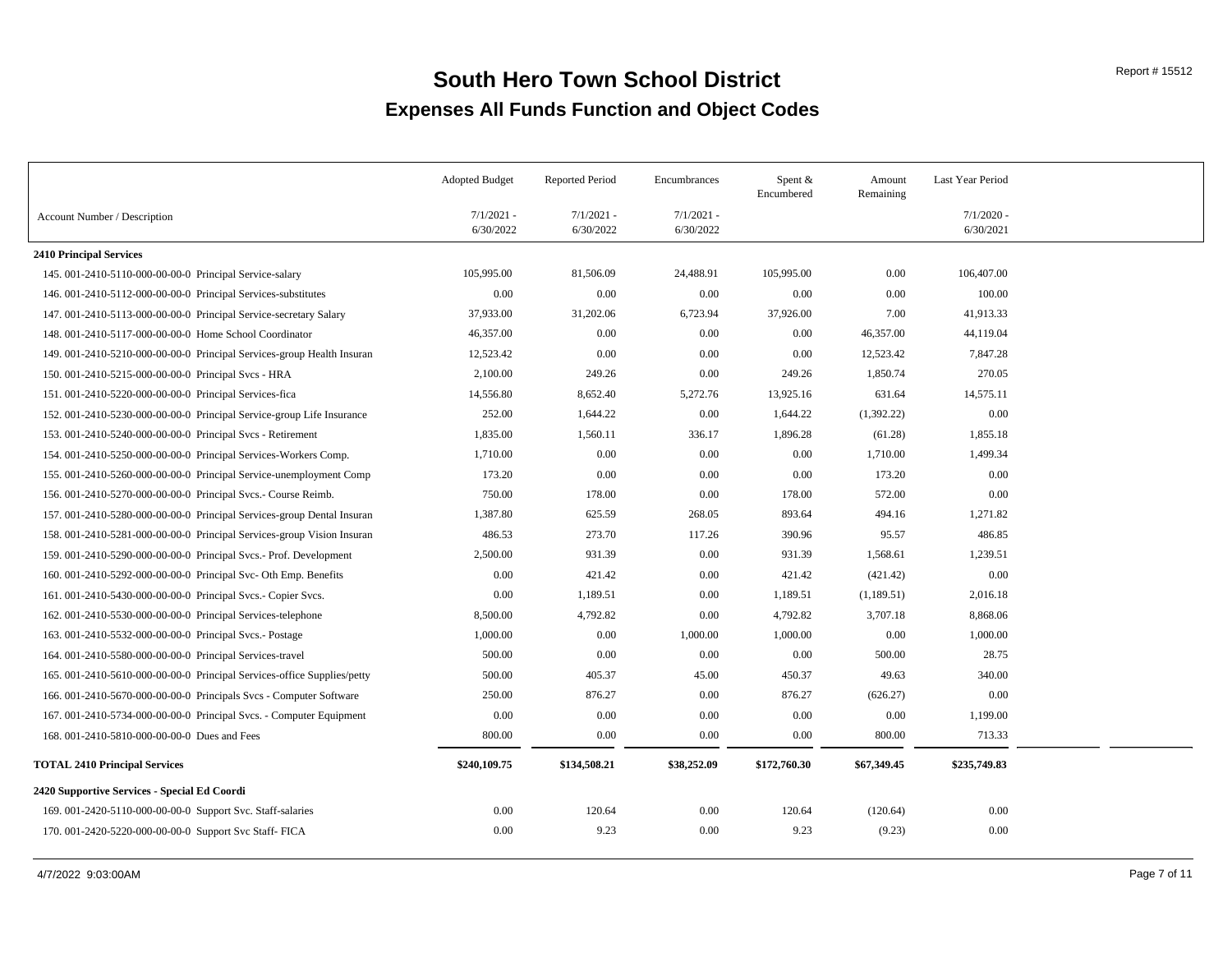|                                                                        | <b>Adopted Budget</b>     | <b>Reported Period</b>    | Encumbrances              | Spent $&$<br>Encumbered | Amount<br>Remaining | Last Year Period          |  |
|------------------------------------------------------------------------|---------------------------|---------------------------|---------------------------|-------------------------|---------------------|---------------------------|--|
| Account Number / Description                                           | $7/1/2021$ -<br>6/30/2022 | $7/1/2021$ -<br>6/30/2022 | $7/1/2021$ -<br>6/30/2022 |                         |                     | $7/1/2020$ -<br>6/30/2021 |  |
| 171.001-2420-5332-000-00-00-0 Purchased Services from SU               | 185,756.82                | 185,757.00                | $0.00\,$                  | 185,757.00              | (0.18)              | 290,041.96                |  |
| <b>TOTAL 2420 Supportive Services - Special Ed Coordi</b>              | \$185,756.82              | \$185,886.87              | \$0.00                    | \$185,886.87            | \$(130.05)          | \$290,041.96              |  |
| 2600 Operation/Maintenance of Plant                                    |                           |                           |                           |                         |                     |                           |  |
| 172. 001-2600-5110-000-00-00-0 Operation/maint. Of Plant-salaries      | 110,415.00                | 87,709.08                 | 22,670.49                 | 110,379.57              | 35.43               | 105,953.70                |  |
| 173. 001-2600-5112-000-00-00-00 Operation/maint. Of Plant-substitutes  | 2,000.00                  | 473.27                    | 0.00                      | 473.27                  | 1,526.73            | 0.00                      |  |
| 174.001-2600-5210-000-00-00-0 Operation/maint. Of Plant-group Healt    | 32,201.40                 | 22,361.36                 | 9,583.38                  | 31,944.74               | 256.66              | 30,812.91                 |  |
| 175. 001-2600-5215-000-00-00-0 Maintenance - HRA                       | 8,400.00                  | 323.00                    | 0.00                      | 323.00                  | 8,077.00            | 6,865.09                  |  |
| 176. 001-2600-5220-000-00-00-0 Operation/maint. Of Plant-fica          | 8,599.75                  | 6,526.24                  | 3,837.62                  | 10,363.86               | (1,764.11)          | 7,802.54                  |  |
| 177. 001-2600-5240-000-00-00-0 Oper/Maint of Plant-Retirement          | 4,871.00                  | 3,781.16                  | 975.94                    | 4,757.10                | 113.90              | 4,670.76                  |  |
| 178. 001-2600-5250-000-00-00-0 Operation/maint. Of Plant-Workers Com   | 1,509.00                  | 0.00                      | 0.00                      | 0.00                    | 1,509.00            | 6,204.24                  |  |
| 179. 001-2600-5260-000-00-00-00 Operation/maint. Of Plant-unemploymen  | 231.00                    | 0.00                      | 0.00                      | 0.00                    | 231.00              | 0.00                      |  |
| 180. 001-2600-5280-000-00-00-00 Operation/maint. Of Plant-group Denta  | 1,788.00                  | 1,002.34                  | 416.19                    | 1,418.53                | 369.47              | 1,352.93                  |  |
| 181.001-2600-5281-000-00-00-0 Operation/maint. Of Plant-group Visio    | 664.00                    | 547.40                    | 234.52                    | 781.92                  | (117.92)            | 689.76                    |  |
| 182. 001-2600-5411-000-00-00-0 Oper/Plant - Energy Services-Water      | 1,800.00                  | 1,350.00                  | 0.00                      | 1,350.00                | 450.00              | 1,800.00                  |  |
| 183.001-2600-5421-000-00-00-00 Operation/maint. Of Plant-garbage Coll  | 4,550.00                  | 2,701.62                  | 0.00                      | 2,701.62                | 1,848.38            | 4,094.10                  |  |
| 184. 001-2600-5431-000-00-00-0 Operation/maint. Of Plant-grounds - Rep | 3,000.00                  | 295.24                    | 0.00                      | 295.24                  | 2,704.76            | 550.39                    |  |
| 185.001-2600-5432-000-00-00-0 Operation/maint. Of Plant-building - Re  | 8,000.00                  | 6,994.04                  | 0.00                      | 6,994.04                | 1,005.96            | 3,454.29                  |  |
| 186. 001-2600-5433-000-00-00-0 Oper/maint. Of Plant- Equip/Equip Main  | 4,000.00                  | 1,966.87                  | 0.00                      | 1,966.87                | 2,033.13            | 1,788.29                  |  |
| 187. 001-2600-5436-000-00-00-0 Operation/Plant - Facility Svc Contr    | 1,000.00                  | 0.00                      | 0.00                      | 0.00                    | 1,000.00            | 714.75                    |  |
| 188. 001-2600-5610-000-00-00-00 Oper/maint. Of Plant-Custodial Supplie | 10,000.00                 | 11,952.28                 | 0.00                      | 11,952.28               | (1,952.28)          | 8,298.52                  |  |
| 189.001-2600-5622-000-00-00-0 Operation/maint. Of Plant-Electricity    | 24,204.00                 | 16,144.95                 | 0.00                      | 16,144.95               | 8,059.05            | 28,170.01                 |  |
| 190.001-2600-5624-000-00-00-0 Operation/maint. Of Plant-Energy Servi   | 25,000.00                 | 17,681.27                 | 0.00                      | 17,681.27               | 7,318.73            | 11,407.31                 |  |
| 191. 001-2600-5710-000-00-00-0 Operation/maint. Of Plant-improvement   | 5,000.00                  | 351.71                    | 0.00                      | 351.71                  | 4,648.29            | 19,010.56                 |  |
| <b>TOTAL 2600 Operation/Maintenance of Plant</b>                       | \$257,233.15              | \$182,161.83              | \$37,718.14               | \$219,879.97            | \$37,353.18         | \$243,640.15              |  |
| <b>2700 Transportation Services</b>                                    |                           |                           |                           |                         |                     |                           |  |
| 192. 001-2700-5332-000-00-00-0 Bus Service from SU                     | 122,343.00                | 122,343.00                | 0.00                      | 122,343.00              | 0.00                | 104,890.00                |  |
| 193. 001-2700-5580-000-00-00-0 Student Transportation - Mileage Reim   | 5,000.00                  | 0.00                      | 0.00                      | 0.00                    | 5,000.00            | 0.00                      |  |
| <b>TOTAL 2700 Transportation Services</b>                              | \$127,343.00              | \$122,343.00              | \$0.00                    | \$122,343.00            | \$5,000.00          | \$104,890.00              |  |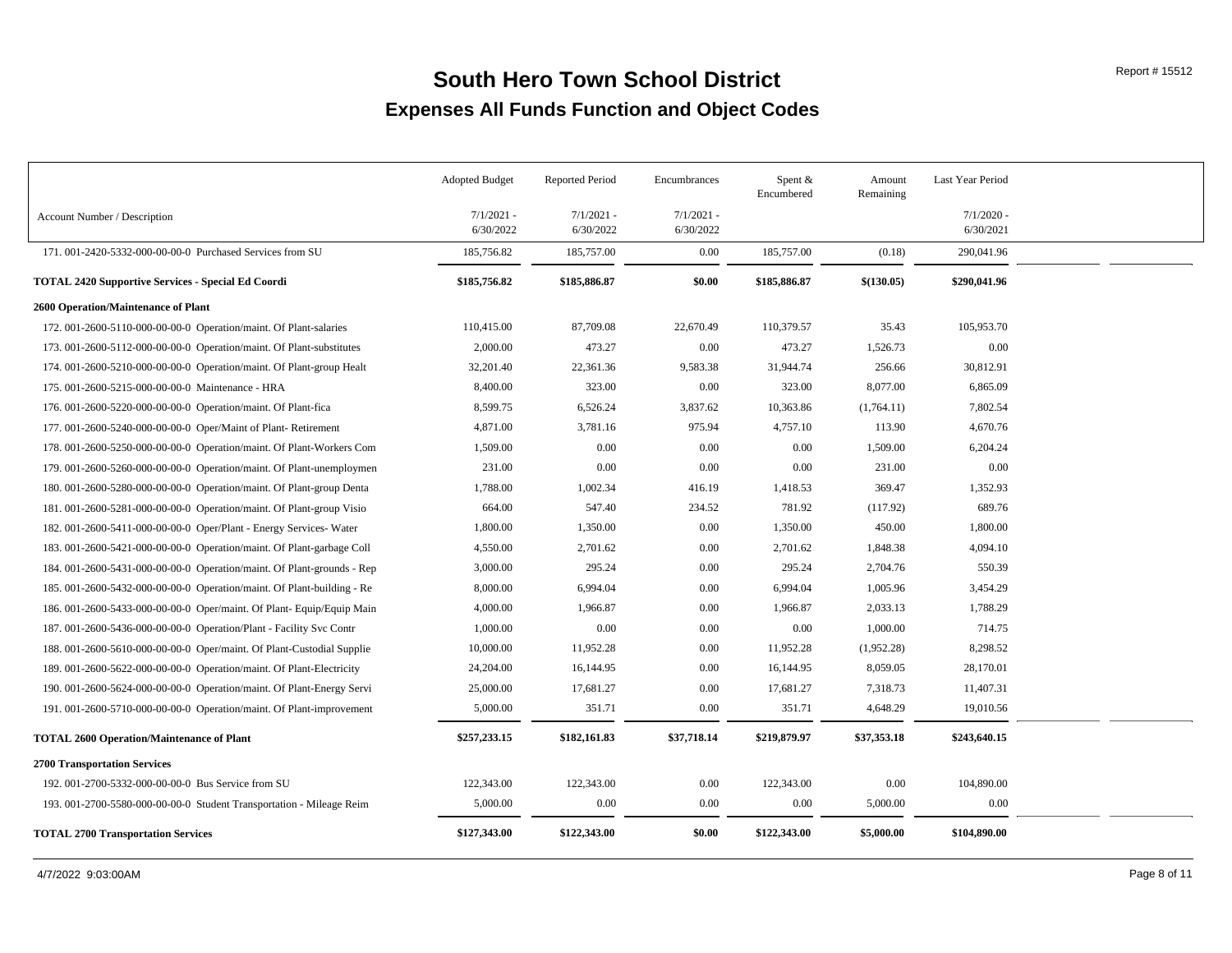|                                                                       | <b>Adopted Budget</b>     | <b>Reported Period</b>    | Encumbrances              | Spent &<br>Encumbered | Amount<br>Remaining | Last Year Period          |  |
|-----------------------------------------------------------------------|---------------------------|---------------------------|---------------------------|-----------------------|---------------------|---------------------------|--|
| Account Number / Description                                          | $7/1/2021 -$<br>6/30/2022 | $7/1/2021 -$<br>6/30/2022 | $7/1/2021 -$<br>6/30/2022 |                       |                     | $7/1/2020$ -<br>6/30/2021 |  |
| 3100 Food Service                                                     |                           |                           |                           |                       |                     |                           |  |
| 194. 001-3100-5734-000-00-00-0 Food Service Computer Equipment        | 0.00                      | 0.00                      | 0.00                      | 0.00                  | 0.00                | 198.90                    |  |
| 195. 001-3100-5930-000-00-00-0 Fund Transfers-food Service Transfer   | 26,000.00                 | 1,595.00                  | 0.00                      | 1,595.00              | 24,405.00           | 26,000.00                 |  |
| <b>TOTAL 3100 Food Service</b>                                        | \$26,000.00               | \$1,595.00                | \$0.00                    | \$1,595.00            | \$24,405.00         | \$26,198.90               |  |
| <b>TOTAL 001 General Fund</b>                                         | \$3,997,899.78            | \$2,779,886.52            | \$1,077,755.18            | \$3,857,641.70        | \$140,258.08        | \$3,959,987.84            |  |
| 133 2133 - CRF- LEA Grant                                             |                           |                           |                           |                       |                     |                           |  |
| 1100 Instructional                                                    |                           |                           |                           |                       |                     |                           |  |
| 196. 133-1100-5610-000-00-00-0 Instructional Supplies                 | $0.00\,$                  | 0.00                      | 0.00                      | 0.00                  | 0.00                | 6,115.88                  |  |
| <b>TOTAL 1100 Instructional</b>                                       | \$0.00                    | \$0.00                    | \$0.00                    | \$0.00                | \$0.00              | \$6,115.88                |  |
| 2134 Health Services                                                  |                           |                           |                           |                       |                     |                           |  |
| 197. 133-2134-5610-000-00-00-0 Health Svcs Supplies                   | 0.00                      | 0.00                      | 0.00                      | 0.00                  | 0.00                | 5,936.90                  |  |
| <b>TOTAL 2134 Health Services</b>                                     | \$0.00                    | \$0.00                    | \$0.00                    | \$0.00                | \$0.00              | \$5,936.90                |  |
| <b>2410 Principal Services</b>                                        |                           |                           |                           |                       |                     |                           |  |
| 198. 133-2410-5113-000-00-00-0 Principal Services Admin Asst Salaries | 0.00                      | 0.00                      | $0.00\,$                  | 0.00                  | 0.00                | 248.25                    |  |
| 199. 133-2410-5220-000-00-00-0 Principal Svcs Fica                    | 0.00                      | 0.00                      | 0.00                      | 0.00                  | 0.00                | 18.99                     |  |
| 200. 133-2410-5240-000-00-00-0 Principal Svcs Retirement              | 0.00                      | 0.00                      | 0.00                      | 0.00                  | 0.00                | 12.41                     |  |
| <b>TOTAL 2410 Principal Services</b>                                  | \$0.00                    | \$0.00                    | \$0.00                    | \$0.00                | \$0.00              | \$279.65                  |  |
| 2600 Operation/Maintenance of Plant                                   |                           |                           |                           |                       |                     |                           |  |
| 201. 133-2600-5610-000-00-00-0 Maintenance Supplies                   | $0.00\,$                  | 0.00                      | 0.00                      | 0.00                  | $0.00\,$            | 4,468.43                  |  |
| <b>TOTAL 2600 Operation/Maintenance of Plant</b>                      | \$0.00                    | \$0.00                    | \$0.00                    | \$0.00                | \$0.00              | \$4,468.43                |  |
| 3100 Food Service                                                     |                           |                           |                           |                       |                     |                           |  |
| 202. 133-3100-5110-000-00-00-0 Food Service Salaries                  | 0.00                      | 0.00                      | 0.00                      | 0.00                  | 0.00                | 652.44                    |  |
| 203. 133-3100-5220-000-00-00-0 Food Svcs Fica                         | $0.00\,$                  | 0.00                      | 0.00                      | 0.00                  | 0.00                | 49.91                     |  |
| <b>TOTAL 3100 Food Service</b>                                        | \$0.00                    | \$0.00                    | \$0.00                    | \$0.00                | \$0.00              | \$702.35                  |  |
|                                                                       |                           |                           |                           |                       |                     |                           |  |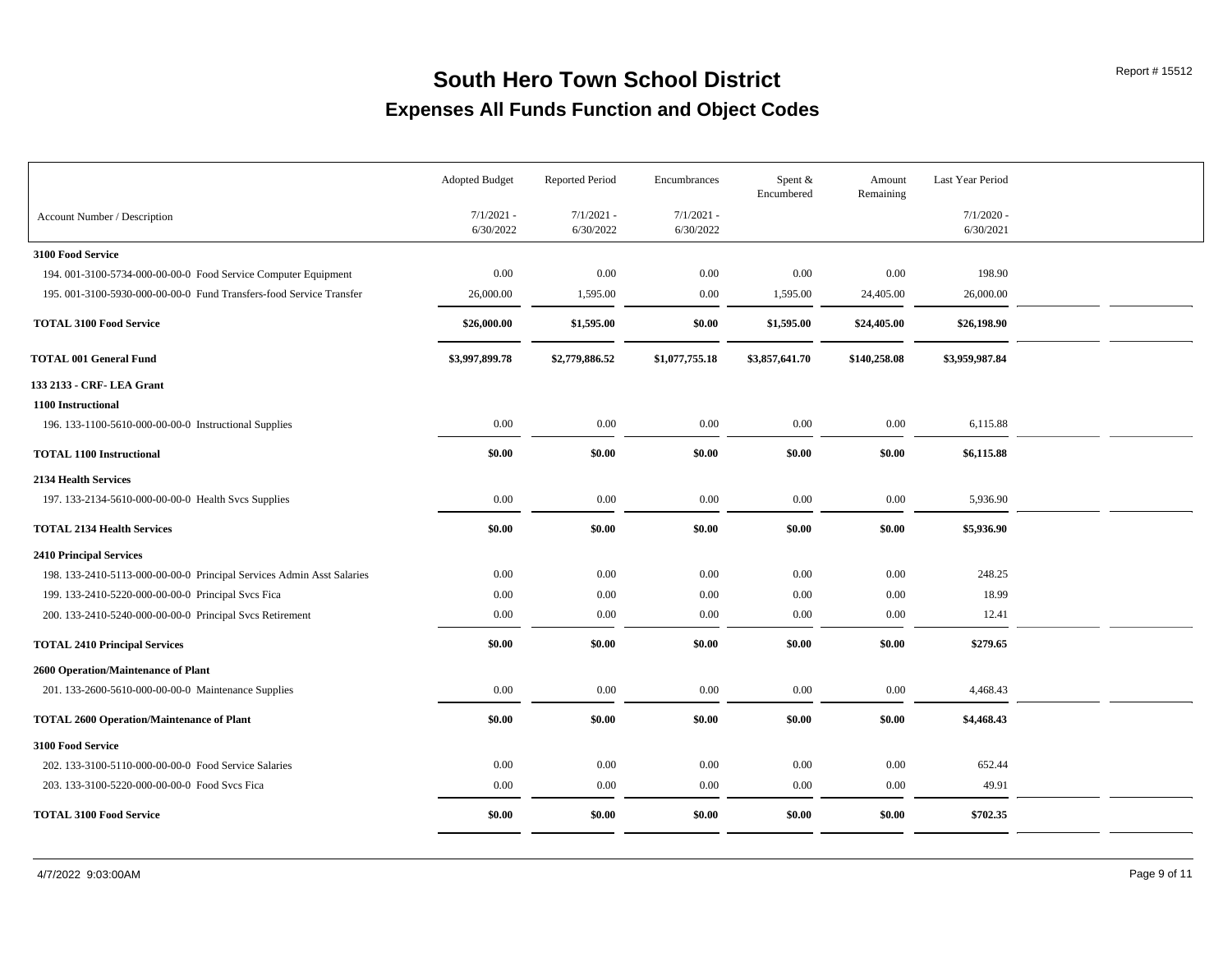|                                                                       | Adopted Budget            | <b>Reported Period</b>    | Encumbrances              | Spent &<br>Encumbered | Amount<br>Remaining | Last Year Period          |  |
|-----------------------------------------------------------------------|---------------------------|---------------------------|---------------------------|-----------------------|---------------------|---------------------------|--|
| Account Number / Description                                          | $7/1/2021$ -<br>6/30/2022 | $7/1/2021$ -<br>6/30/2022 | $7/1/2021$ -<br>6/30/2022 |                       |                     | $7/1/2020$ -<br>6/30/2021 |  |
| TOTAL 133 2133 - CRF- LEA Grant                                       | \$0.00                    | \$0.00                    | \$0.00                    | \$0.00                | \$0.00              | \$17,503.21               |  |
| 137 ESSER II fund                                                     |                           |                           |                           |                       |                     |                           |  |
| 1100 Instructional                                                    |                           |                           |                           |                       |                     |                           |  |
| 204. 137-1100-5110-000-00-00-0 ESSER II - Instructional Salaries      | 0.00                      | 26,676.91                 | 14,123.09                 | 40,800.00             | (40,800.00)         | 0.00                      |  |
| 205. 137-1100-5210-000-00-00-0 ESSER II - Health Insurance            | 0.00                      | 5,351.29                  | 2,293.38                  | 7,644.67              | (7,644.67)          | 0.00                      |  |
| 206. 137-1100-5220-000-00-00-0 ESSER II - FICA                        | 0.00                      | 1,790.74                  | 1,920.74                  | 3,711.48              | (3,711.48)          | 0.00                      |  |
| 207. 137-1100-5280-000-00-00-0 ESSER II - Dental                      | 0.00                      | 328.44                    | 140.67                    | 469.11                | (469.11)            | $0.00\,$                  |  |
| 208. 137-1100-5281-000-00-00-0 ESSER II - Vision                      | 0.00                      | 108.22                    | 46.31                     | 154.53                | (154.53)            | $0.00\,$                  |  |
| <b>TOTAL 1100 Instructional</b>                                       | \$0.00                    | \$34,255.60               | \$18,524.19               | \$52,779.79           | \$(52,779.79)       | \$0.00                    |  |
| <b>TOTAL 137 ESSER II fund</b>                                        | \$0.00                    | \$34,255.60               | \$18,524.19               | \$52,779.79           | \$(52,779.79)       | \$0.00                    |  |
| 201 Scholarships                                                      |                           |                           |                           |                       |                     |                           |  |
| 5290 Other Transfers                                                  |                           |                           |                           |                       |                     |                           |  |
| 209. 201-5290-5930-000-00-00-0 Donald Robinson - Transfer to Other Ac | $0.00\,$                  | 0.00                      | 0.00                      | $0.00\,$              | 0.00                | 1,000.00                  |  |
| <b>TOTAL 5290 Other Transfers</b>                                     | \$0.00                    | \$0.00                    | \$0.00                    | \$0.00                | \$0.00              | \$1,000.00                |  |
| <b>TOTAL 201 Scholarships</b>                                         | \$0.00                    | \$0.00                    | \$0.00                    | \$0.00                | \$0.00              | \$1,000.00                |  |
| 311 SRSA                                                              |                           |                           |                           |                       |                     |                           |  |
| <b>1100 Instructional</b>                                             |                           |                           |                           |                       |                     |                           |  |
| 210. 311-1100-5290-000-00-00-0 SRSA- Professional Development         | 0.00                      | 11,262.45                 | 0.00                      | 11,262.45             | (11,262.45)         | 0.00                      |  |
| 211. 311-1100-5670-000-00-00-0 SRSA- Instruuctional- Computer Softwa  | $0.00\,$                  | 0.00                      | 0.00                      | 0.00                  | 0.00                | 299.00                    |  |
| <b>TOTAL 1100 Instructional</b>                                       | \$0.00                    | \$11,262.45               | \$0.00                    | \$11,262.45           | \$(11,262.45)       | \$299.00                  |  |
| <b>TOTAL 311 SRSA</b>                                                 | \$0.00                    | \$11,262.45               | \$0.00                    | \$11,262.45           | \$(11,262.45)       | \$299.00                  |  |
| 501 Food Program Fund                                                 |                           |                           |                           |                       |                     |                           |  |
| 3100 Food Service                                                     |                           |                           |                           |                       |                     |                           |  |
| 212. 501-3100-5110-000-00-00-0 Food Program Salaries                  | 0.00                      | 31,275.51                 | 48,006.85                 | 79,282.36             | (79, 282.36)        | 45,174.80                 |  |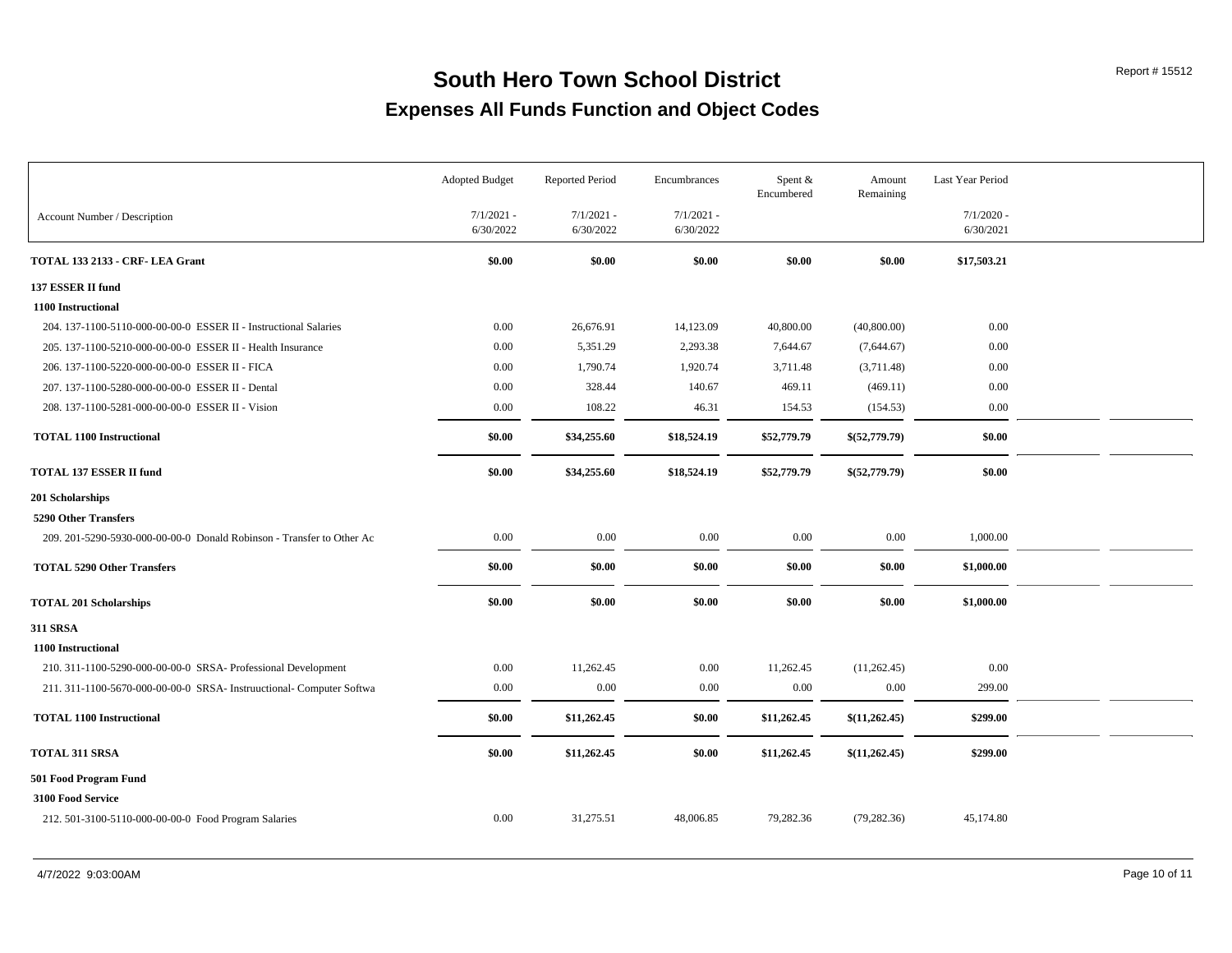|                                                              | <b>Adopted Budget</b>     | <b>Reported Period</b>    | Encumbrances              | Spent $&$<br>Encumbered | Amount<br>Remaining | Last Year Period          |  |
|--------------------------------------------------------------|---------------------------|---------------------------|---------------------------|-------------------------|---------------------|---------------------------|--|
| Account Number / Description                                 | $7/1/2021$ -<br>6/30/2022 | $7/1/2021$ -<br>6/30/2022 | $7/1/2021$ -<br>6/30/2022 |                         |                     | $7/1/2020$ -<br>6/30/2021 |  |
| 213. 501-3100-5210-000-00-00-0 Food Program Health Insurance | 0.00                      | 8,524.12                  | 10,496.25                 | 19,020.37               | (19,020.37)         | 15,936.47                 |  |
| 214.501-3100-5218-000-00-00-0 HSA                            | 0.00                      | 0.00                      | 1,649.97                  | 1,649.97                | (1,649.97)          | 0.00                      |  |
| 215. 501-3100-5220-000-00-00-0 Food Program FICA/Med         | 0.00                      | 2,270.28                  | 4,044.03                  | 6,314.31                | (6,314.31)          | 3,217.29                  |  |
| 216. 501-3100-5250-000-00-00-00 Food Program Workers Comp    | 0.00                      | 0.00                      | 0.00                      | 0.00                    | 0.00                | 1,083.40                  |  |
| 217. 501-3100-5280-000-00-00-0 Food Program Dental Insurance | 0.00                      | 148.14                    | 469.11                    | 617.25                  | (617.25)            | 452.65                    |  |
| 218. 501-3100-5281-000-00-00-0 Food Program Vision Insurance | 0.00                      | 54.54                     | 172.71                    | 227.25                  | (227.25)            | 154.53                    |  |
| 219, 501-3100-5610-000-00-00-0 Food Purchases                | 0.00                      | 30,528.73                 | 0.00                      | 30,528.73               | (30,528.73)         | 26,374.38                 |  |
| 220. 501-3100-5740-000-00-00-0 Depreciation                  | 0.00                      | 0.00                      | 0.00                      | 0.00                    | $0.00\,$            | 1,772.00                  |  |
| <b>TOTAL 3100 Food Service</b>                               | \$0.00                    | \$72,801.32               | \$64,838.92               | \$137,640.24            | \$(137,640.24)      | \$94,165.52               |  |
| <b>5290 Other Transfers</b>                                  |                           |                           |                           |                         |                     |                           |  |
| 221, 501-5290-5900-000-00-00-0 Transfer from General Fund    | 0.00                      | 0.00                      | 0.00                      | $0.00\,$                | 0.00                | (26,000.00)               |  |
| <b>TOTAL 5290 Other Transfers</b>                            | \$0.00                    | \$0.00                    | \$0.00                    | \$0.00                  | \$0.00              | \$(26,000.00)             |  |
| <b>TOTAL 501 Food Program Fund</b>                           | \$0.00                    | \$72,801.32               | \$64,838.92               | \$137,640.24            | \$(137,640.24)      | \$68,165.52               |  |
| <b>GRAND TOTAL</b>                                           | \$3,997,899.78            | \$2,898,205.89            | \$1,161,118.29            | \$4,059,324.18          | \$(61,424,40)       | \$4,046,955.57            |  |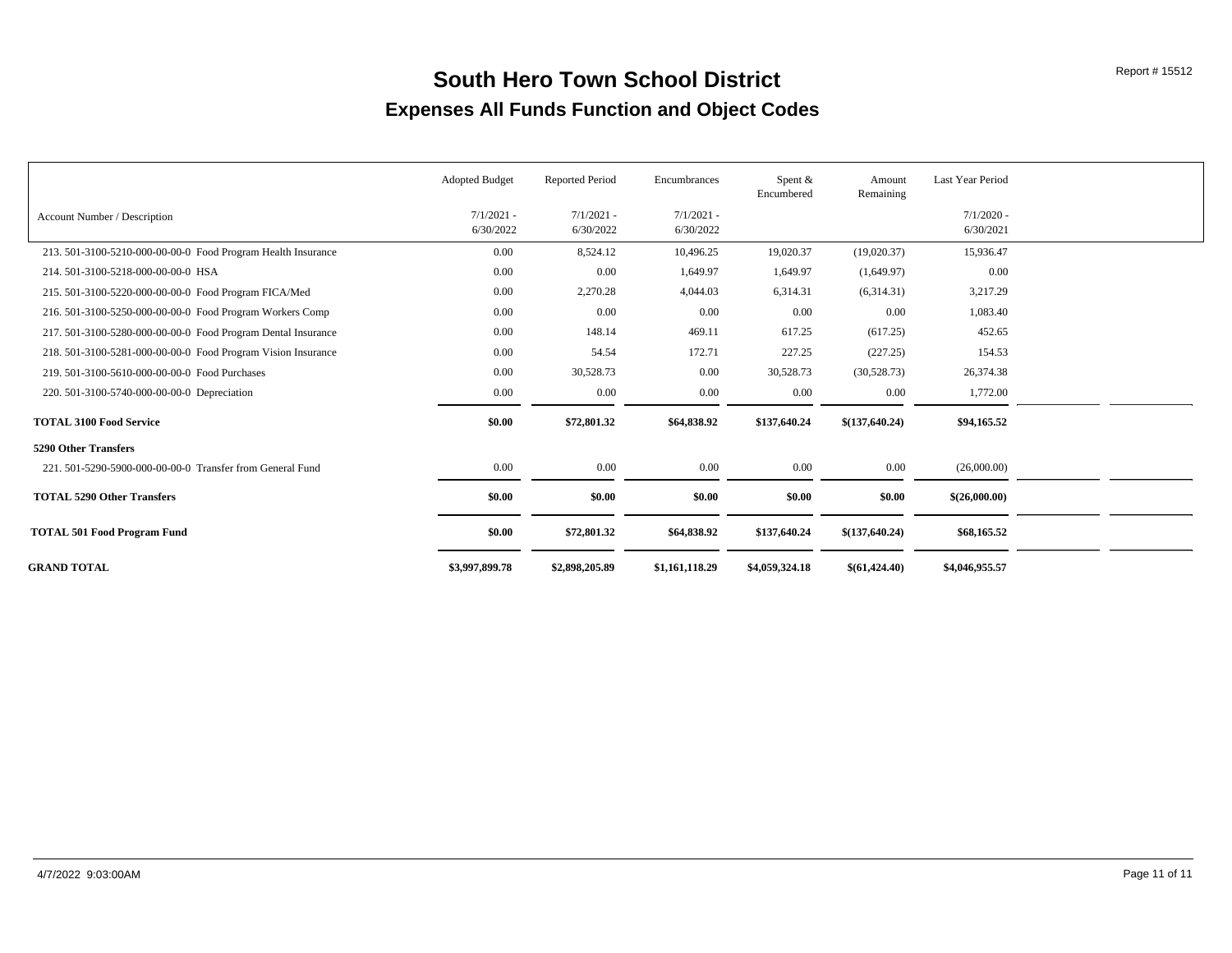### **Revenue Report All Funds South Hero Town School District** Report # 15513

Statement Code: 2Rev B/A

|                                                                       | <b>Revised Budget</b>     | <b>Reported Period</b>    | Amount<br>Remaining | Last Year Period          |  |  |
|-----------------------------------------------------------------------|---------------------------|---------------------------|---------------------|---------------------------|--|--|
| Account Number / Description                                          | $7/1/2021 -$<br>6/30/2022 | $7/1/2021$ -<br>6/30/2022 |                     | $7/1/2020$ -<br>6/30/2021 |  |  |
| 001 General Fund                                                      |                           |                           |                     |                           |  |  |
| 1.001-1322-4000-000-00-00-0 Tuition Income                            | (100,000.00)              | (48, 572.43)              | (51, 427.57)        | (126, 325.20)             |  |  |
| 2.001-1510-4000-000-00-00-0 Investment/Interest Earnings              | (2,500.00)                | (844.54)                  | (1,655.46)          | (1,612.97)                |  |  |
| 3.001-1910-4000-000-00-00-0 Rentals - Private and Municipal           | (750.00)                  | 0.00                      | (750.00)            | 0.00                      |  |  |
| 4. 001-1950-4000-000-00-00-0 Services to Other Local Governments      | (110,000.00)              | (110,000.00)              | 0.00                | (110,000.00)              |  |  |
| 5. 001-1990-4000-000-00-00-0 Miscellaneous Other Local Revenue        | (500.00)                  | (0.40)                    | (499.60)            | 2,331.18                  |  |  |
| 6.001-1995-4000-000-00-00-0 PY Tuition Refunds                        | 0.00                      | (792.00)                  | 792.00              | 0.00                      |  |  |
| 7.001-2252-4000-000-00-00-0 SWP SU Passthrough                        | 0.00                      | 0.00                      | 0.00                | (22, 927.80)              |  |  |
| 8. 001-3110-4000-000-00-00-0 Education Spending Grant                 | (3,597,618.11)            | (3,350,000.00)            | (247, 618.11)       | (3,625,847.00)            |  |  |
| 9. 001-3114-4000-000-00-00-0 State Payment to Tech Ctr "On-behalf"    | (41,000.00)               | 0.00                      | (41,000.00)         | (43,188.00)               |  |  |
| 10. 001-3145-4000-000-00-00-0 Small Schools Grant                     | (98, 133.00)              | 0.00                      | (98, 133.00)        | (97,758.00)               |  |  |
| 11.001-3202-4000-000-00-00-0 Special Ed. Intensive                    | (146, 942.50)             | (56, 659.20)              | (90, 283.30)        | (184, 163.00)             |  |  |
| 12. 001-3202-4000-000-10-00-0 Special Ed. Intensive Reimb. Prior Year | 0.00                      | 0.00                      | 0.00                | 3,939.32                  |  |  |
| <b>TOTAL 001 General Fund</b>                                         | \$(4,097,443.61)          | \$(3,566,868.57)          | \$(530,575.04)      | \$(4,205,551.47)          |  |  |
| 133 2133 - CRF- LEA Grant                                             |                           |                           |                     |                           |  |  |
| 13. 133-2592-4000-000-00-00-0 Subgrant- CRF-LEA Grant                 | 0.00                      | 0.00                      | 0.00                | (16,691.61)               |  |  |
| 14. 133-2592-4000-000-10-00-0 Subgrant -CRF-LEA Grant PY              | 0.00                      | 0.00                      | 0.00                | (34, 836.64)              |  |  |
| TOTAL 133 2133 - CRF- LEA Grant                                       | \$0.00                    | \$0.00                    | \$0.00              | \$(51,528.25)             |  |  |
| 201 Scholarships                                                      |                           |                           |                     |                           |  |  |
| 15. 201-1510-4000-000-00-00-0 Interest Income                         | 0.00                      | 0.00                      | 0.00                | (71.59)                   |  |  |
| <b>TOTAL 201 Scholarships</b>                                         | \$0.00                    | \$0.00                    | \$0.00              | \$(71.59)                 |  |  |
| <b>311 SRSA</b>                                                       |                           |                           |                     |                           |  |  |
| 16. 311-4791-4000-000-00-00-0 SRSA Grant Revenue                      | 0.00                      | 0.00                      | 0.00                | (299.00)                  |  |  |
| <b>TOTAL 311 SRSA</b>                                                 | \$0.00                    | \$0.00                    | \$0.00              | \$(299.00)                |  |  |
| 501 Food Program Fund                                                 |                           |                           |                     |                           |  |  |
| 17. 501-1610-4000-000-00-00-0 Food Program Student Meals              | 0.00                      | (331.62)                  | 331.62              | (2,197.32)                |  |  |
| 18. 501-1620-4000-000-00-00-0 Food Program - Adult Meals              | 0.00                      | (1,711.35)                | 1,711.35            | (460.41)                  |  |  |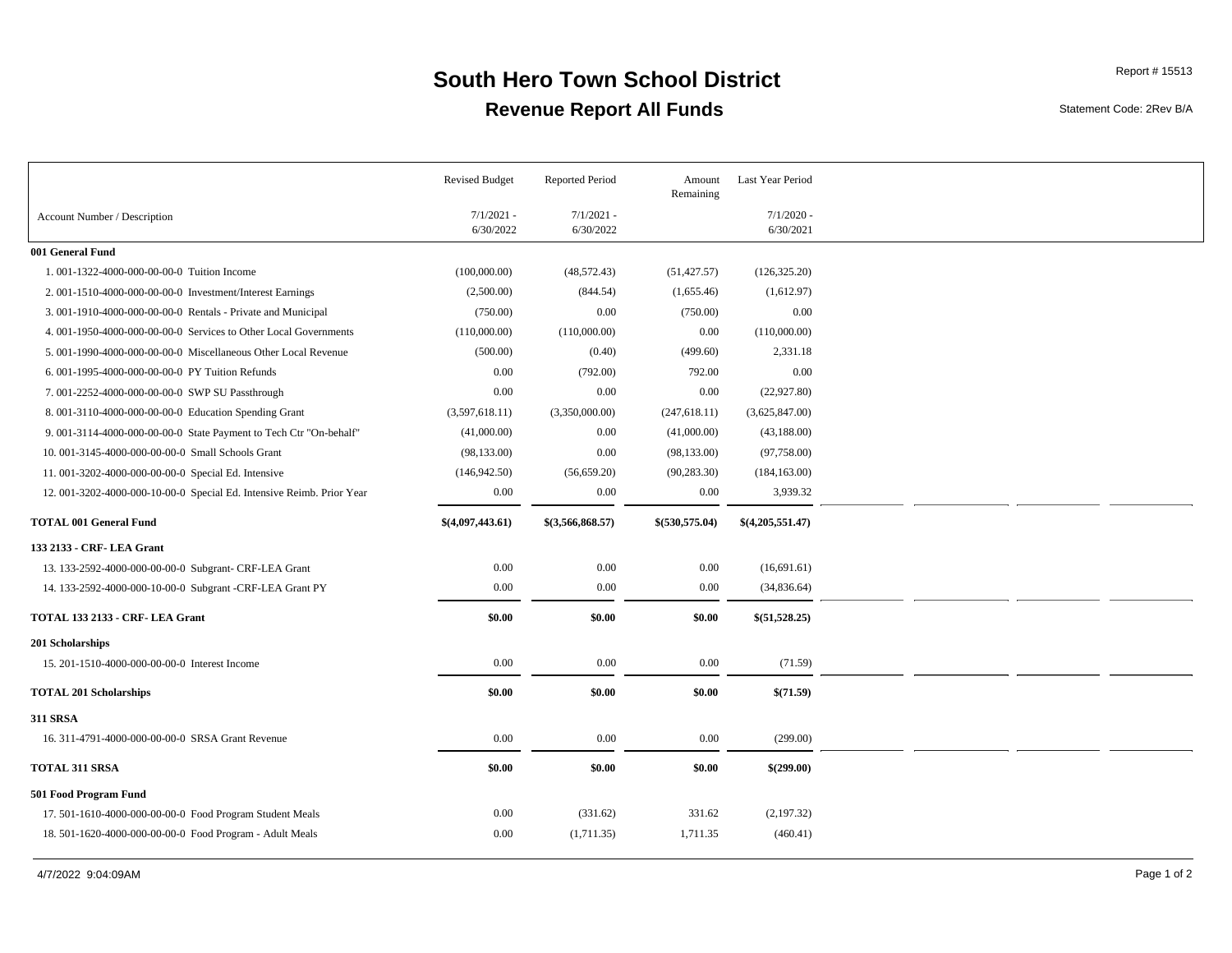### **Revenue Report All Funds South Hero Town School District** Report # 15513

|                                                       | <b>Revised Budget</b>     | <b>Reported Period</b>    | Amount<br>Remaining | Last Year Period          |  |
|-------------------------------------------------------|---------------------------|---------------------------|---------------------|---------------------------|--|
| Account Number / Description                          | $7/1/2021 -$<br>6/30/2022 | $7/1/2021 -$<br>6/30/2022 |                     | $7/1/2020$ -<br>6/30/2021 |  |
| 19, 501-3450-4000-000-00-00-0 Rev - State Lunch Reimb | 0.00                      | 0.00                      | 0.00                | (30, 149.57)              |  |
| 20, 501-3452-4000-000-00-00-0 State Breakfast Revenue | 0.00                      | 0.00                      | 0.00                | (14,010.09)               |  |
| <b>TOTAL 501 Food Program Fund</b>                    | \$0.00                    | \$(2,042.97)              | \$2,042.97          | \$(46,817,39)             |  |
| <b>GRAND TOTAL</b>                                    | \$(4,097,443.61)          | \$(3,568,911.54)          | \$(528,532.07)      | \$(4,304,267,70)          |  |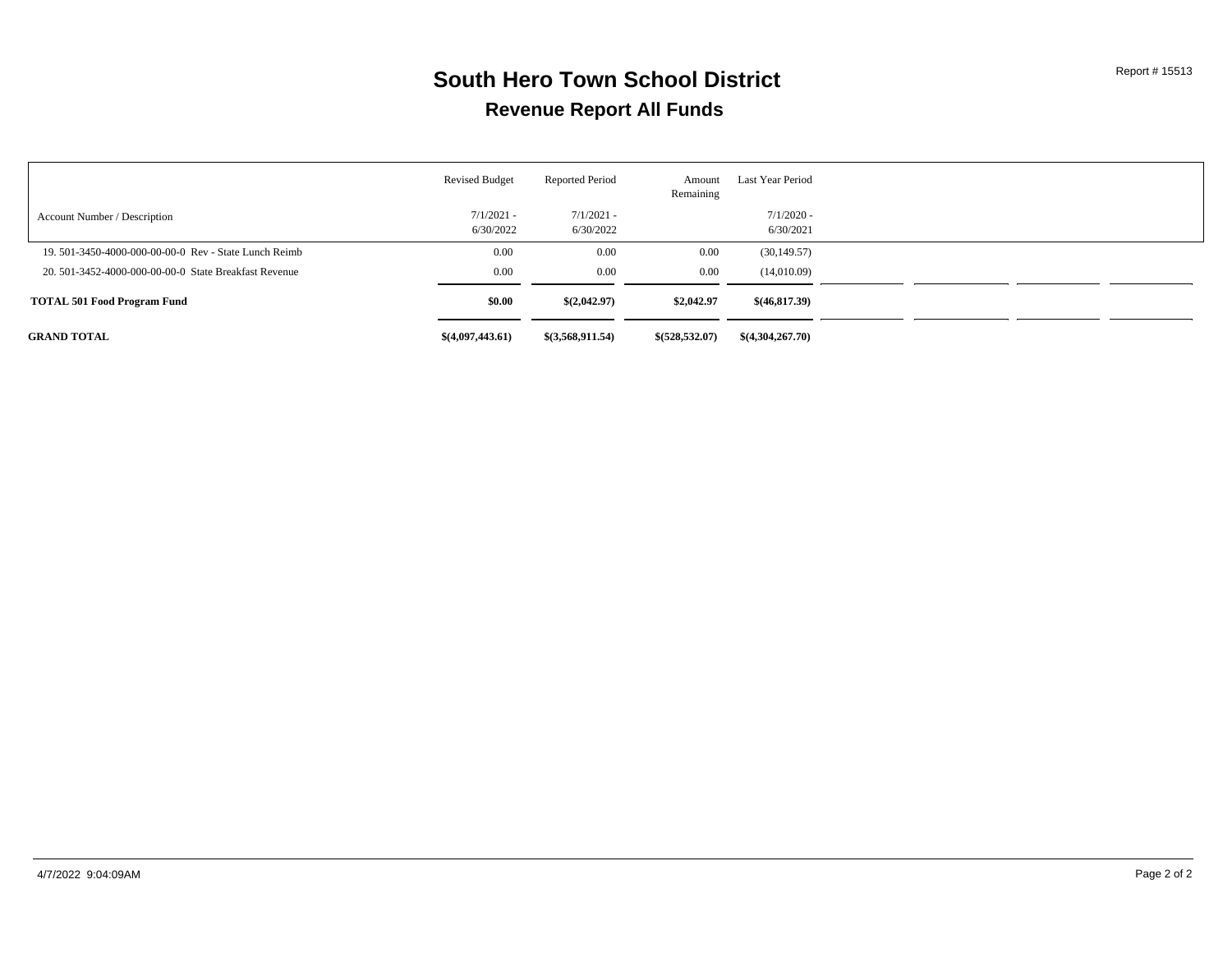

802-372-6921 • P.O. BOX 54, GRAND ISLE, VT 05458 • WWW.GISU.ORG

### Superintendent Report March 2022 Prepared 3-14-2022

It's really hard to believe that it is March already. The sun is getting higher in the sky and is much warmer throughout the day. Our schools are bustling with activity and we are heading a positive direction. Please accept my March report in addition to the weekly community letters which have gone out over the last month.

### **Town Meeting Day**

Thank you to all of the voters who voted this year in the Town Meeting day process. School budgets passed in two out of three districts. Each of the school districts will review the budgeting process at its next meeting. I'm also pleased to share that each of the three school district boards will welcome a new member and I'd like to thank all of the board members for their service to their communities.

#### **State Covid-19 Guidance**

In my weekly community letters, I have been sharing that there will be significant Covid-19 Guidance changes coming. The Secretary of Education has rescinded all previous Education-Specific Covid Advisory Memos and has moved schools to follow the guidance that the general public follows. As of March 14, 2022, all GISU schools have moved to mask-optional. All schools worked with students before making the transition to ensure that everyone understood wearing a mask or not wearing a mask is an individual decision which people make based on their own unique circumstances. As a result of vaccination rate or board decision, half of your schools were able to go to mask-optional last week; and by all reports the transition has been smooth. Also on March 14, 2022 the state covid guidance website was updated. Below is the most up to date information:

### Close Contact:

https://www.healthvermont.gov/covid-19/symptoms-sickness/what-do-if-you-are-close-contact If you test positive: https://www.healthvermont.gov/covid-19/symptoms-sickness/what-do-if-you-test-positive-covid-19

#### **ESSER**

We continue to work on using ESSER Funds to:

- Update technology needs for students in all Buildings
- Promote Robust Summer Programing
- Ensure Continuity of Staffing
- Enhance School Safety
- Provide better access to substitutes

Megan Grube is going to join me for the March 23, 2022 Community Meeting to create a time that the public can provide input into how it thinks we should use ESSER funds.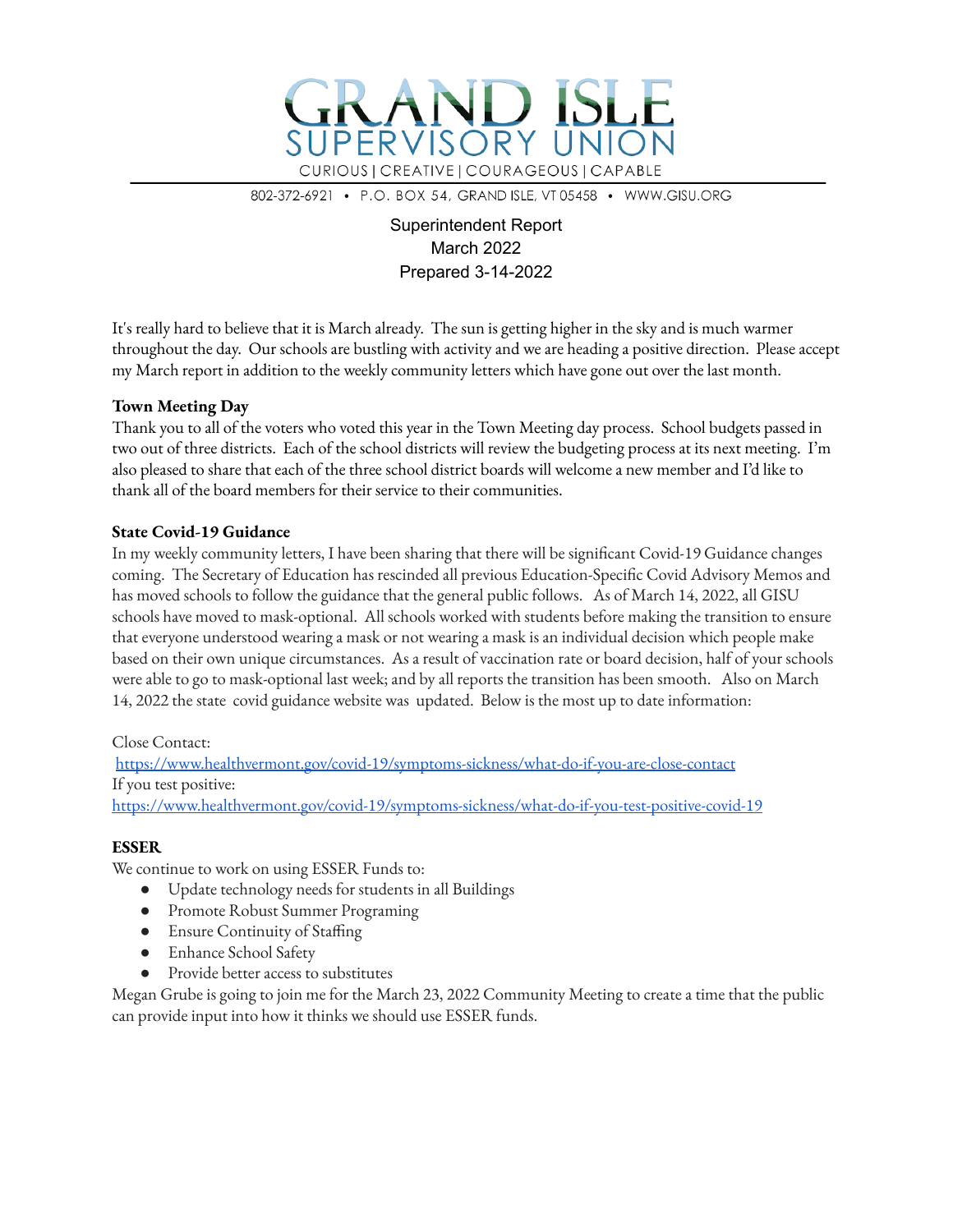

802-372-6921 • P.O. BOX 54, GRAND ISLE, VT 05458 • WWW.GISU.ORG

#### **Negotiations Update**

Negotiations are underway with the Teachers Association and the Alburgh Support Staff. We are working to schedule the first negotiation meeting of the CIUUSD Support Staff.

#### **Thank You**

As Covid-19 guidelines change again in schools, I'd like to say thank you to the community. Everyone in the learning community and the Grand Isle community have been so flexible to the ever-changing guidelines of the Covid-19 pandemic. It really has demonstrated that we are all in this together. I have appreciated the feedback and input that the community has shared not only in the community meetings, but in emails and phone calls as well. The pandemic has demonstrated the power of being curious, creative, courageous, and capable in an ever-changing world. These qualities embedded in our mission have helped all learners - students and adults - to collaborate and demonstrate that we are all in this together. I am proud to be a part of the Islands.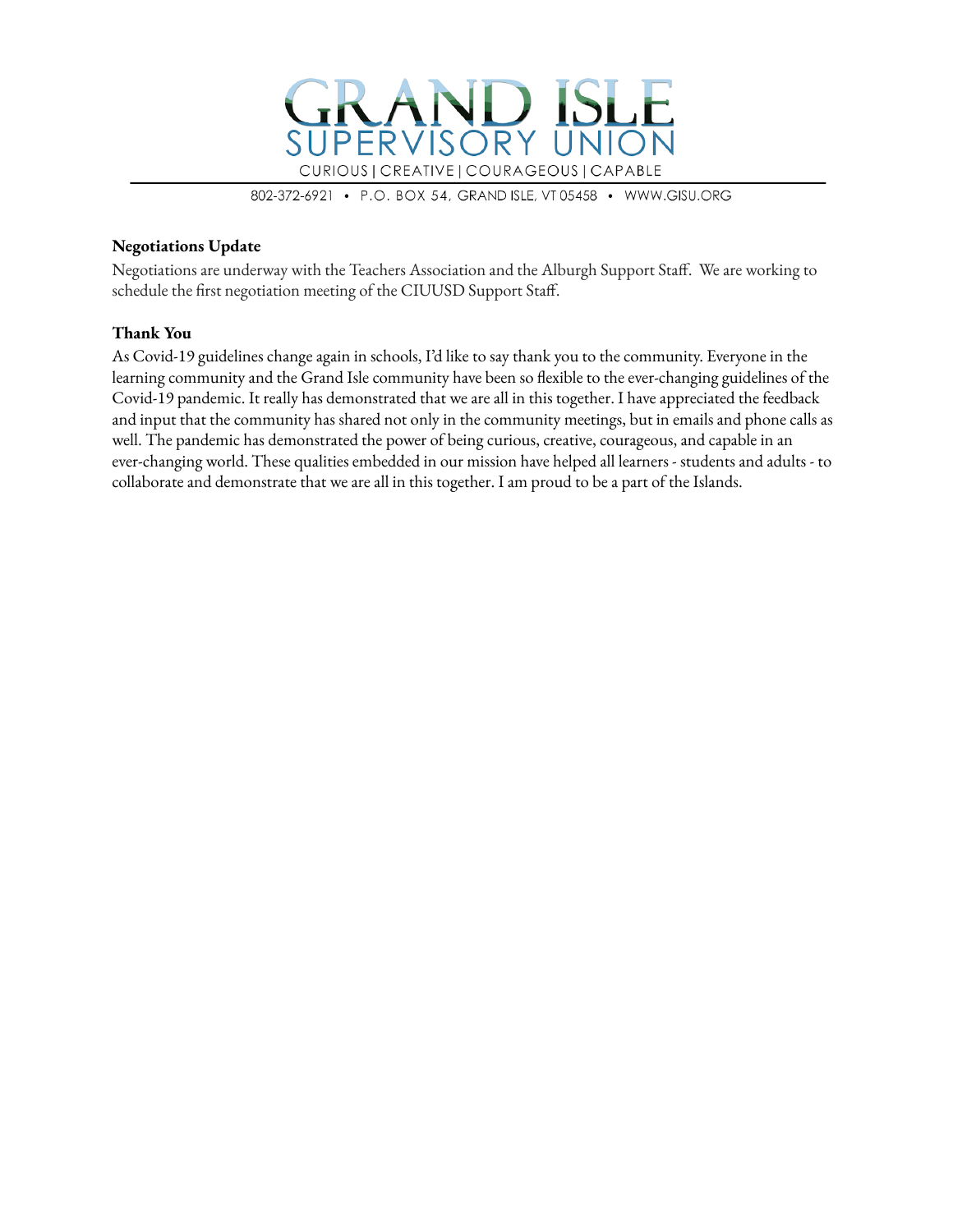

802-372-49 BOX 54, GRAND ISLE, VT 05458 · WWW.GISU.ORG

23 March 2022

Dear Parents, Guardians & Community members,

The shift to mask optional continues to go well. In my visits to schools I'm seeing a mix of students not wearing and wearing masks. I'm impressed with how accepting everyone appears to be. I'm also happy to share that as I talk with faculty, staff, and students they all report the change is going well. Here is a recent edition of VPR's Vermont Edition in which several Folsom students talk about their experience with the pandemic over the last two years. I'm so proud of the students and hope you will take some time to listen to their experiences.

As I shared last week, the Elementary and Secondary School Emergency Relief (ESSER) Fund is a federal formula grant managed by the Vermont Agency of Education (AOE). These Non-recurring, emergency aid subgrants are being allocated by the AOE to Local Education Agencies (LEAs) by a formula based on Title I, Part A allocations. Funds are broken down into three parts: ESSER I, ESSER II, and ESSER III. These grants are considered one-time funds.

**Don't forget at tonight's Community Meeting at 6:00 p.m. we will share more information about the Federal ESSER grants the Grand Isle Supervisory Union is scheduled to receive and to ask for input on the planned investments. We hope you will consider joining us to share your thoughts.**

### **Community Meeting on March 23, 2022**

The access to the Superintendent's weekly Community Meeting is available below. I'm looking forward to hearing your input about the planned investments. As always, questions are welcome!

Wednesday, **March 23, 2022**, 6:00 p.m **Join with Google Meet meet.google.com/yzd-szwo-tqi Join by phone (US) +1 573-349-3062 PIN: 810 989 343#**

Thank you for helping to ensure that all members of the GISU learning community are curious, creative, courageous, and capable of pursuing their aspirations in a diverse and ever changing world.

Sincerely, Michael J. Clark

Grand Isle Supervisory Union, Superintendent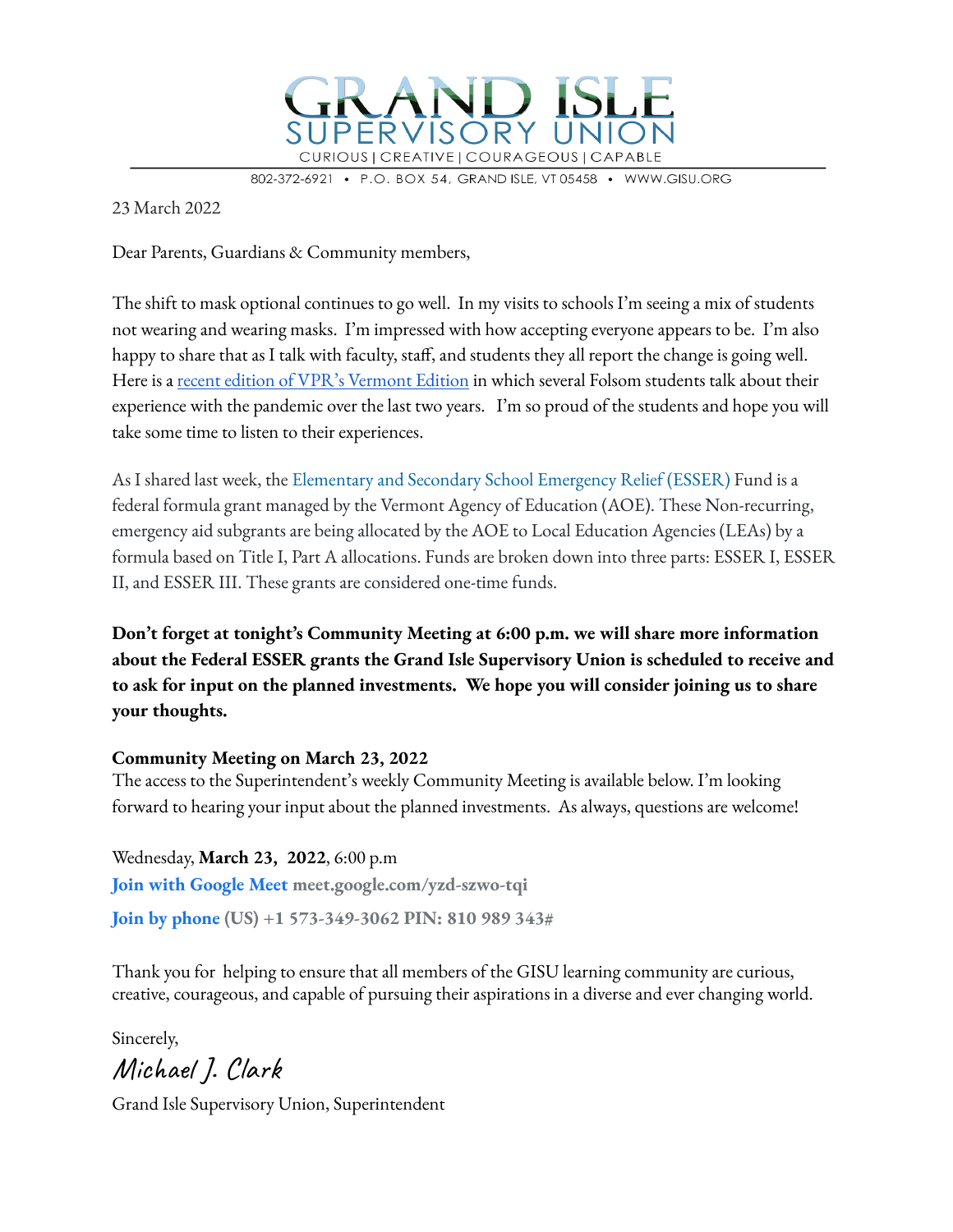

802-372-6921 P.O. BOX 54, GRAND ISLE, VT 05458 · WWW.GISU.ORG

30 March 2022

Dear Parents, Guardians & Community members,

We are starting to see a bubble of Covid-19 positive cases in Grand Isle County Schools. This is not an unexpected development and was anticipated as a possibility when we adopted the new VT Agency of Education and Department of Health Guidance. One of the most important things the community can do to help us keep schools open to in-person learning is to please be sure to keep your children home from school if they are ill. Families should also be aware we are also seeing a stomach bug and winter cold making its way through the schools. We have ample supplies of Covid-19 Rapid Antigen Test Kits available at each of the schools. Please reach out to your local school health assistant or nurse if you need a test kit(s). Below are some helpful resources.

| <b>COVID-19 Resources</b>                                                                     |                                                                                                    |  |  |  |
|-----------------------------------------------------------------------------------------------|----------------------------------------------------------------------------------------------------|--|--|--|
| <b>Symptoms of Covid-19</b>                                                                   | What can you do to protect yourself and others                                                     |  |  |  |
| https://www.healthvermont.gov/covid-19/symptoms<br>-sickness/symptoms                         | https://www.healthvermont.gov/covid-19/protect-yo<br>urself-others                                 |  |  |  |
| What to do if you are a close contact or think<br>you might have been exposed                 | What to do if you test positive                                                                    |  |  |  |
| https://www.healthvermont.gov/covid-19/symptoms<br>-sickness/what-do-if-you-are-close-contact | https://www.healthvermont.gov/covid-19/symptoms<br>-sickness/what-do-if-you-test-positive-covid-19 |  |  |  |

#### **ESSER Grant Information**

At last week's Community Meeting, we shared information about the Federal ESSER grants the Grand Isle Supervisory Union is scheduled to receive and asked for input on the planned investments. Here is a link to recording of that meeting

**Community Meeting Canceled for March 30, 2022**

The Community Meeting for March 30 is canceled. I look forward to the next meeting on April 6th.

Wednesday, **April 6, 2022**, 6:00 p.m

**Join with Google Meet meet.google.com/yzd-szwo-tqi**

**Join by phone (US) +1 573-349-3062 PIN: 810 989 343#**

Thank you for helping to ensure that all members of the GISU learning community are curious, creative, courageous, and capable of pursuing their aspirations in a diverse and ever changing world.

Sincerely,

Michael J. Clark

Grand Isle Supervisory Union, Superintendent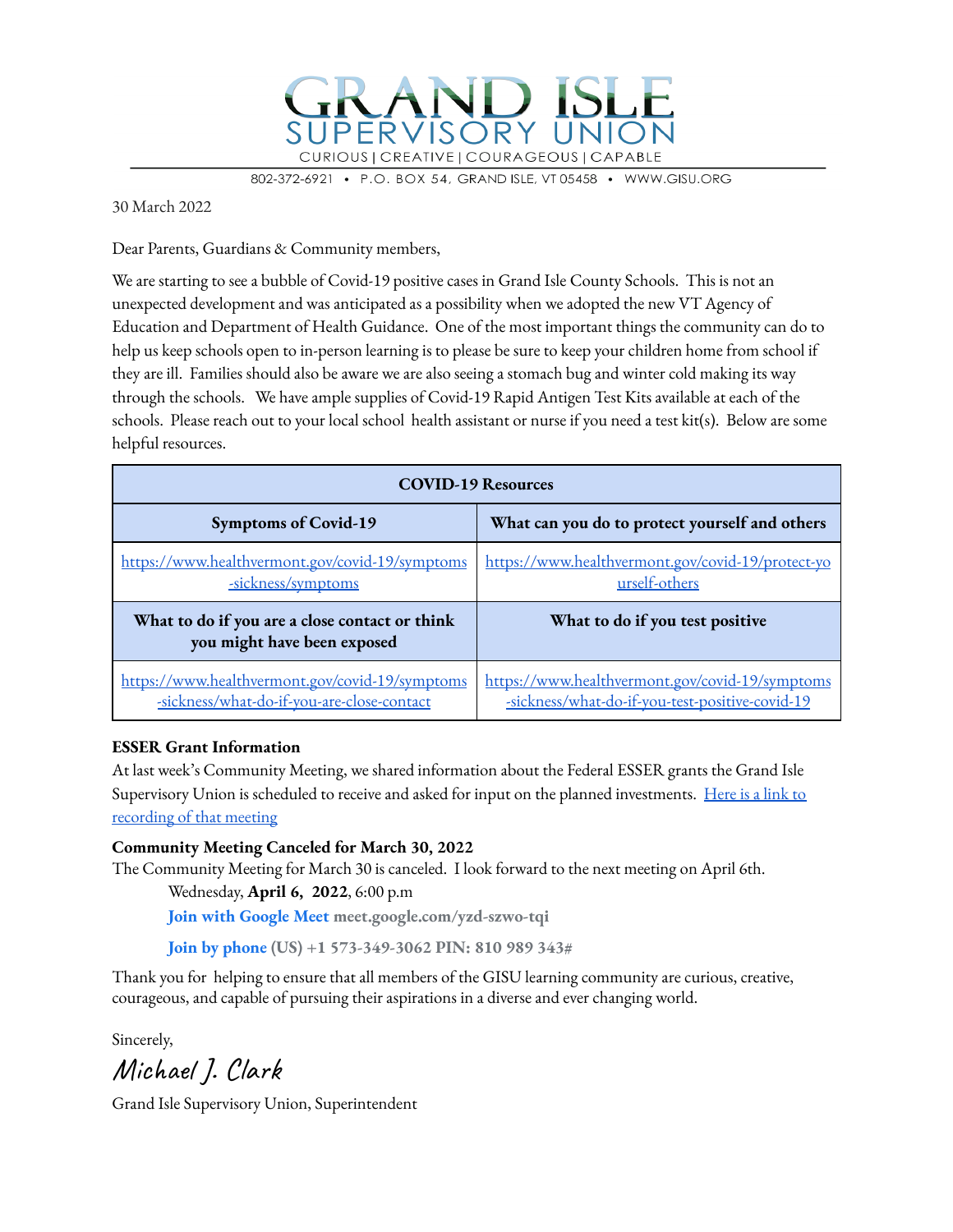

802-372-6921 P.O. BOX 54, GRAND ISLE, VT 05458 · WWW.GISU.ORG

6 April 2022

Dear Parents, Guardians & Community members,

It looks like spring is here. This week we are seeing robins on the playground and the sun is working hard to dry the ground out. Don't forget we have Spring Break from April 18-22. If you are traveling and need rapid antigen tests for your children, we have them at school. Please reach out to the school's health assistant any time if you need a testing kit. Kits are available for students who have symptoms or even as a surveillance measure for students who are asymptomatic.

In case you missed last week's community letter, below is a chart that is a one stop location for resources related to Covid-19. It is fair to say that in the last few weeks we have seen an increase in illness - both Covid-19 and not Covid-19 related. Please be sure to keep your child home when they are sick for any reason. The end of April/ beginning of May usually coincides with a time in schools when illness tends to trend down. I'm hopeful this is a trend that we will see this year.

| <b>COVID-19 Resources</b>                                                                     |                                                                                                    |  |  |  |
|-----------------------------------------------------------------------------------------------|----------------------------------------------------------------------------------------------------|--|--|--|
| <b>Symptoms of Covid-19</b>                                                                   | What can you do to protect yourself and others                                                     |  |  |  |
| https://www.healthvermont.gov/covid-19/symptoms<br>-sickness/symptoms                         | https://www.healthvermont.gov/covid-19/protect-yo<br>urself-others                                 |  |  |  |
| What to do if you are a close contact or think<br>you might have been exposed                 | What to do if you test positive                                                                    |  |  |  |
| https://www.healthvermont.gov/covid-19/symptoms<br>-sickness/what-do-if-you-are-close-contact | https://www.healthvermont.gov/covid-19/symptoms<br>-sickness/what-do-if-you-test-positive-covid-19 |  |  |  |

#### **Community Meeting April 6, 2022**

Below is the link for tonight's Community Meeting. I do not have an agenda for this evening but will be available for community members to drop in and chat or ask questions. If it stays as nice as it is right now, perhaps I'll share from the deck!

Wednesday, **April 6, 2022**, 6:00 p.m

**Join with Google Meet meet.google.com/yzd-szwo-tqi**

**Join by phone (US) +1 573-349-3062 PIN: 810 989 343#**

Thank you for helping to ensure that all members of the GISU learning community are curious, creative, courageous, and capable of pursuing their aspirations in a diverse and ever changing world.

Sincerely,

Michael J. Clark

Grand Isle Supervisory Union, Superintendent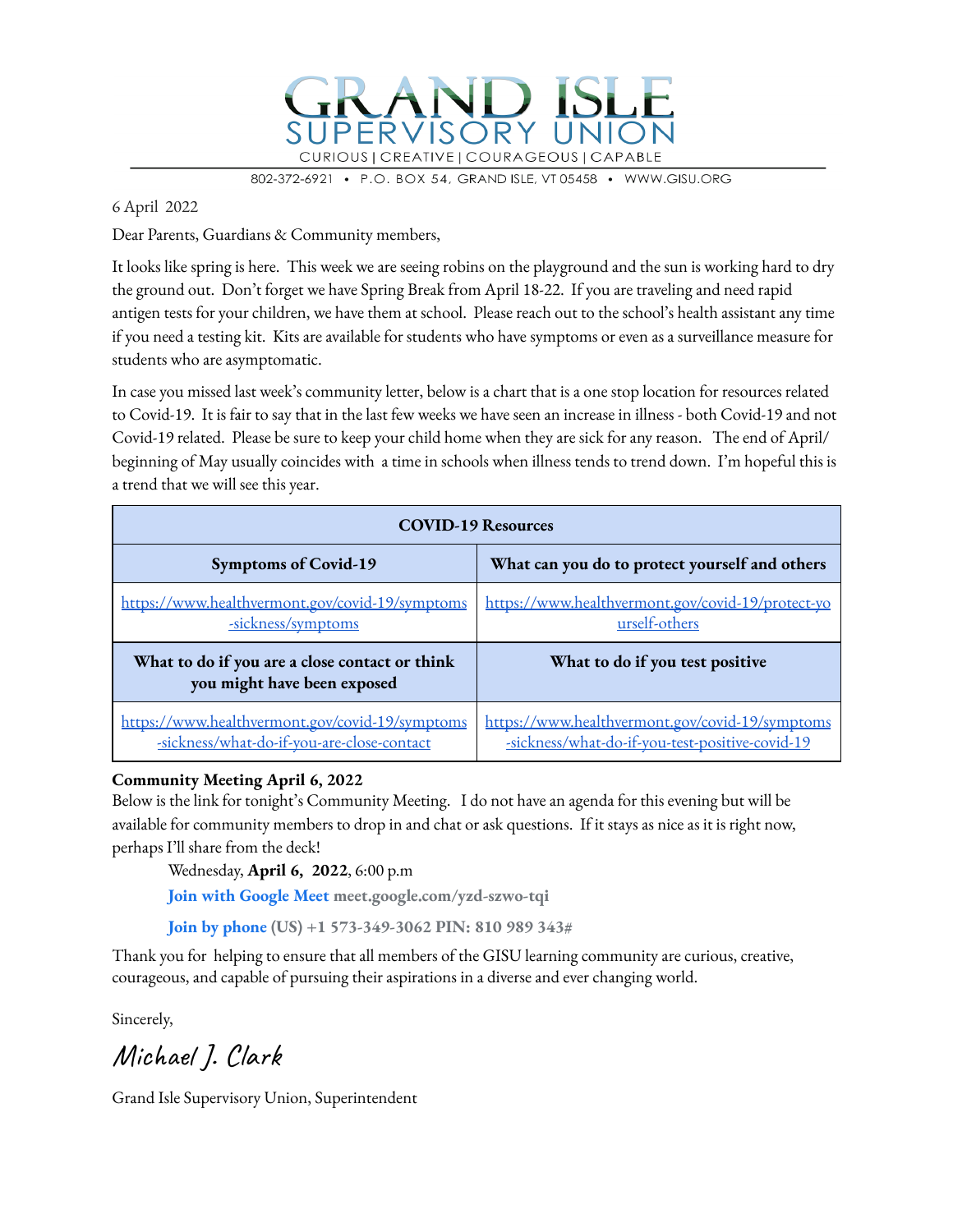South Hero Board Principal's Report April 14, 2022

The end of March and start of April have seen a continued increase in illnesses across the entire school, which in turn means many student and staff absences. Many Folsom families who have successfully avoided Covid for two years are now finding that it is their turn. Currently, there are just as many individuals with Covid in our school community as we had back in January. What has changed are the protocols for close contacts that now allow individuals to attend school even when family members are positive; and individuals may return to school if they no longer have symptoms, even if they continue to test positive. The school is no longer in the position of mandating quarantining or any other protocols. I am continuing to notify families if someone in their child's grade or cohort has tested positive, although I am not required to do so. On top of ongoing Covid, we have many other viral illnesses making the rounds. It has been a tough couple of weeks to maintain consistent instruction around the building. Despite what politicians and the press are reporting, we are not in the clear yet.

As we forge ahead with hope into this spring season, the building is buzzing with daily learning and afterschool enrichment and support activities. Ms. Kauffeld and her team are now well into rehearsals for the middle school musical *Seussical!* Several clubs are available, including a middle school Homework Club for students needing additional support given all of the absences of late. The Grand Isle Mentoring Program is back to in-person visits with students. And many teachers are starting to plan spring field trips and programs to shake off these winter blues and start to explore events and activities in the community and beyond. Some examples:

- On April 5th, a new club was introduced at Folsom thanks to one of our alums, Evan Pidgeon, and parent volunteer Jessica Jackson. The Folsom Track and Field Club is intended to introduce our students to this sport and hopefully inspire some of them to participate in track when they go to high school. About 25 students from grades 5-8 have signed up to be a part of this pilot club, even though we don't have a track, sandpit, or any other equipment needed for various T&F events. Definitely an aspirational experience! Kudos to Evan for advocating (very effectively) to bring this to our students.
- On April 13th, Ms. Kauffeld is taking 36 middle school band students to visit South Burlington High School's band program. They will enjoy a concert provided by those students, and visit/mingle with them to experience the fun of being involved with a music program in high school.
- Our 3rd and 4th graders have been actively working with Guy Maguire and the South Hero Rec program to learn winter tree ID as part of their science curriculum.
- Dr. Robinson and the South Hero HIstorical Society are back this spring after a 2 year hiatus to bring their program about South Hero history to the current generation of 3rd and 4th graders.
- The primary team is gearing up for introducing students to the concept of field trips (some have never experienced what this means!). One of those trips will be the 2nd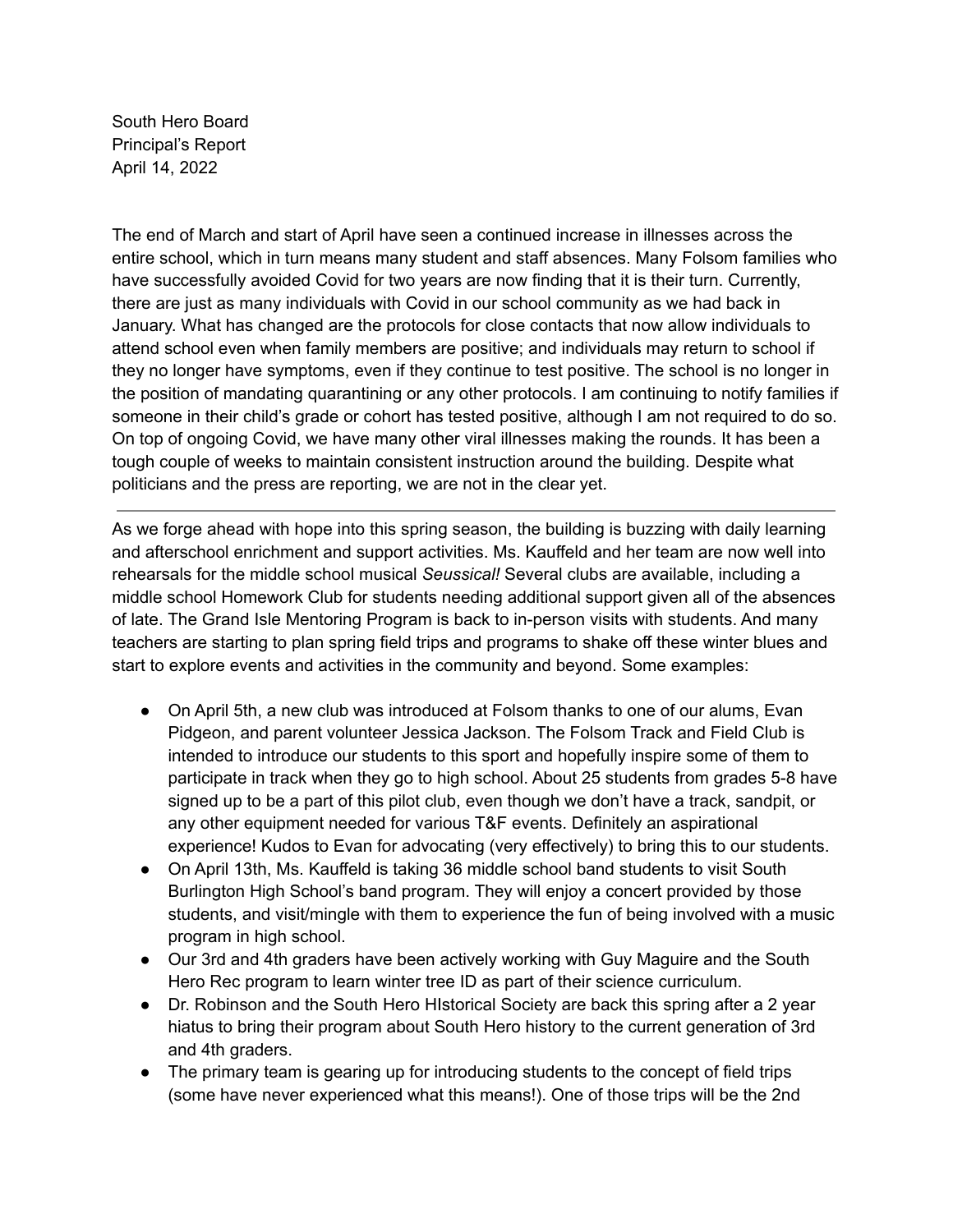grade visiting the Echo Center and enjoying a picnic lunch on the Burlington waterfront. Other appropriate trips for our youngest students, both around town and beyond are starting to take shape!

SBAC assessments will be starting the week of May 2nd for Grades 3-8.

Dates to put on your calendar:

- *● Seussical!* May 12, 13 and 14. Times to be announced.
- Thursday, June 9th, 8th grade graduation @ 6:30 p.m.
- Monday, June 13th, final student day

Information for summer programming is heading out to all GISU families this week. For families who wish to access off-island programming or programs not contracted with the GISU, there will be a voucher system that will support associated costs. This year, programming at each school is open to any students in the GISU rather than programs only for students who go to specific schools. One of the bonuses of this approach is that our students have the opportunity to meet, interact and learn with new friends from other island towns. We have tried to create an approach that provides nearly unlimited student choices to whatever students would like to do this summer to engage in creative learning opportunities. As you will see in Thursday night's meeting, there are varied options that include all day programs with components of academic support to programs focusing on science, the environment, sports or the arts.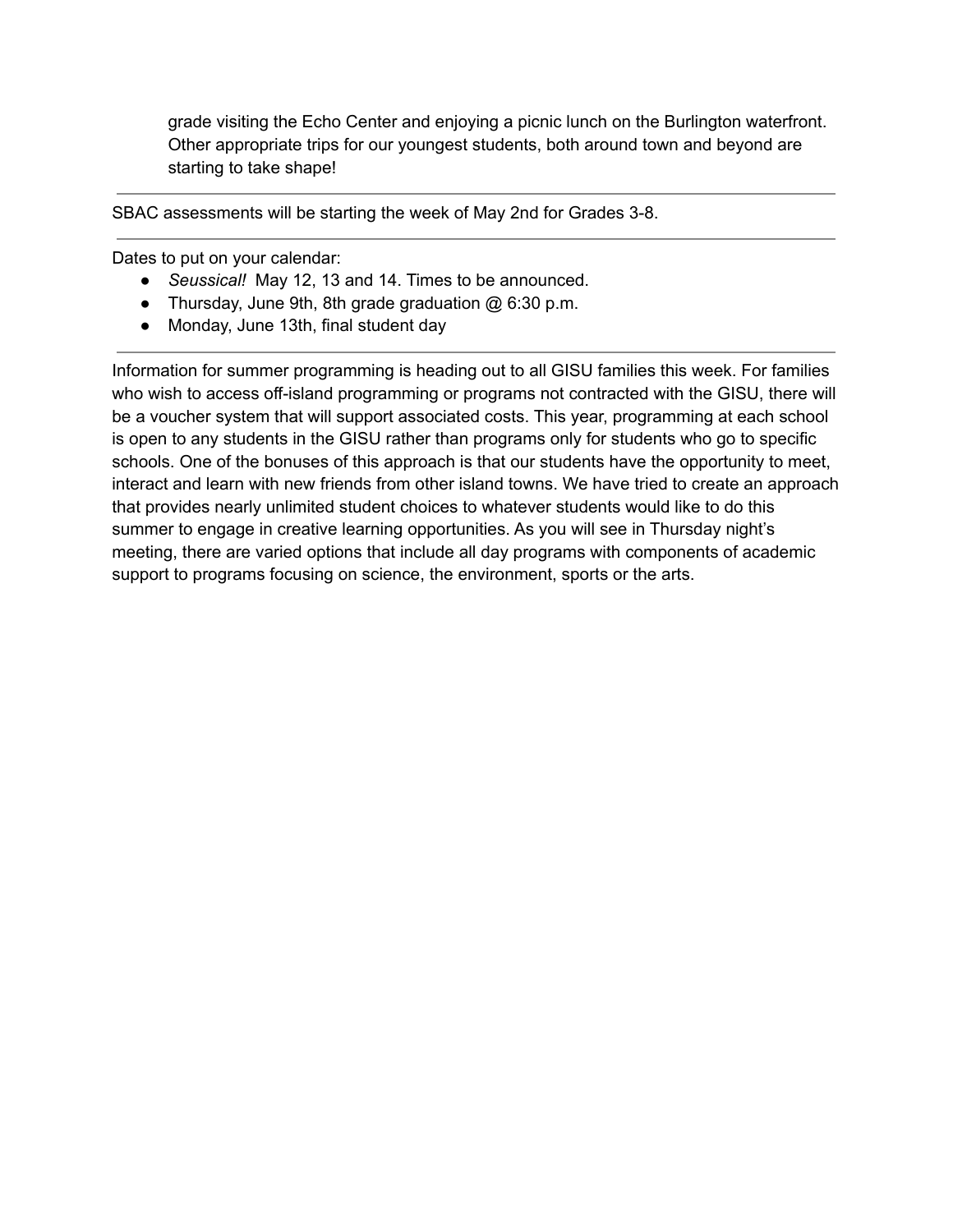#### Folsom Thursday Update March 17, 2022

Welcome to the Weekend! No school tomorrow due to ongoing parent conferences! We hope your St. Patty's Day has been delightful. ☘ This week's weather has sure started to feel like spring, from the warm sun to the mud on the playground! It's been so sweet to open doors and windows to let the fresh air in. Ready or not, Sunday is the first official day of spring 2022!

We are now officially two years from March 17 2020, which was our final day of that school year when we went into Covid dismissal. It's certainly been a wild ride since then. We had no idea at the time how long we might be out of school - a couple of weeks? a month? We could not even conceive of the idea of being out through the end of the school year. Somehow, we have all muddled through and managed as our lives were thrown into disarray. It may not have been perfect or pretty, but we've all done the best we could with every challenge thrown our way. I say we all deserve a pat on the back and then some!

With parent conferences going on this week, I'm hearing from teachers that some parents are expressing concerns about whether their children have "caught up" or are "where they should be" academically. It's important to understand there is no "should be." Every child is where they are, and that's exactly where they should be. It has nothing to do with any other students in their grade or some magical level of learning. The academics will come in time. The disrupted learning during this second trimester has not been helpful. But the teachers will teach and support and encourage each student to their next stage based on who they are and what they need. Right now, what we see is that kids are still trying to get back into being part of school routines, managing behavior expectations, practicing kindness, respect and empathy, and relearning what it means to be a student in a learning community. We are also hearing from many of you that your kids are having behavior and emotional struggles at home as well. The toll of this pandemic goes far beyond individuals getting the virus.

You should have received your child's report card on Thursday via email (or paper if you requested it). If you have not received the report card, please call Sue McNayr in the office to figure out the glitch and we'll get it to you one way or the other.

This week we learned that our School Counselor Lexi Wisnowski will be moving to Maine over the summer and will not be returning to Folsom next year. We are so appreciative of Lexi's care for us over these last 3 years - the absolute craziest years in the history of education. She will be letting the students know over the next week. We wish her all the best.

A friendly reminder: if your child is going to be absent or late due to an appointment, please call or email Nurse Jenny or Mrs. McNayr. If you do not call, we will be calling you! We are required to account for where every student is every day and that includes kids who don't show up in the morning. You can even call bright and early or the night before and leave a message. Thank you!

That's it for this shortened week! Have a wonderful weekend! Susan and Staff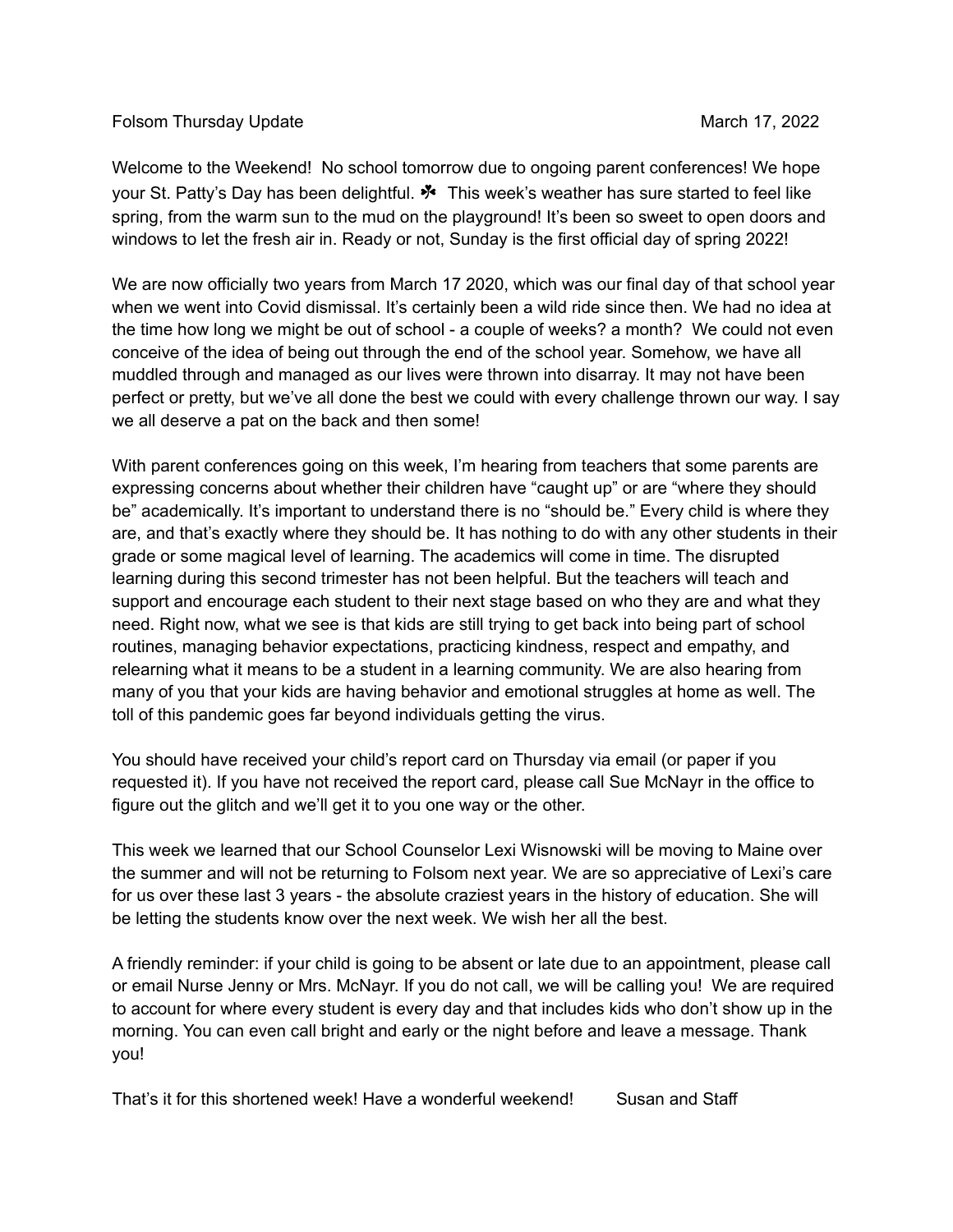#### Folsom Friday Update March 25, 2022

And just that quickly it's the last Friday of March, spring is here, and so is the mud and messy weather to go with it! We know the main parking lot is a mess, as it typically is this time of year. That parking lot is owned by the town of South Hero and once the ground thaws and dries out, they will grade it and return it to tip top shape. It's our little taste of what folks who live on dirt roads are experiencing all around Vermont during this especially terrible mud season.

Our Lost and Found is absolutely overflowing with random items; some are high quality name brands (Spyder, Burton, Head, REI, North Face, Columbia, Eddie Bauer, LL Bean), including almost-new pairs of ski gloves, two lunch boxes, and a pair of boots- none with student names or initials inside. If you are in the area of school over the next couple of weeks, please stop in and take a look. The students walk past them without a glance. When we go on April break, we will be packing up all of the usable winter items left behind and donating them to Goodwill.

With the move to "masks optional," we are indeed seeing a bit of an uptick in student and staff illnesses as we have expected. These include tummy bugs, headache/sore throat combinations, and general colds. Covid is still happening as well, although not high numbers. I can no longer say we made it through the last week without a case, unfortunately. Please keep your child home with any symptoms of illness. We have a bunch of rapid Covid tests in the nurse's office and we are glad to provide you with what you need. Call Nurse Jenny to request tests.

In other news, we hope to put out some summer options and info about summer vouchers for camp programs on the islands (like last summer) within the next week. We know many of you are anxiously awaiting this news, so we will get it out to you as soon as we have it in hand. We are still waiting for some program providers to get their information to us. And isn't it great to be thinking about summer?!

We're excited to announce that there will be a Middle School Track and Field Club this spring to introduce students to the sport prior to high school! We have met with the students and they are aware of this opportunity. This non-competitive club will start by meeting Tuesdays and Thursdays from 4-5:30 (we will be coordinating with Ms. Kauffeld so that play practices don't overlap... you can do both!) While this won't work with the late bus, we will work out carpooling and parent transportation. Any student who needs a ride will get home! If a student isn't in the play and wants to hang around until 4 on track days, we will provide homework club. It will run from the first week of April to the end of May. Kids will be introduced to several track and field events including sprints, hurdles, long and triple jump, long distance, relays and shot put. This club will be led by Evan Pidgeon (a former student at Folsom) and Jessica Jackson and Kim Lord (Folsom parents and runners). We will have some optional practices on weekends and may pick a track meet or two to attend (observe). Please contact Evan or Jessica if you would like to sign up your child or if you have further questions.

Evan: pidgeone@sbschools.net or Jessica: jessicamjackson@gmail.com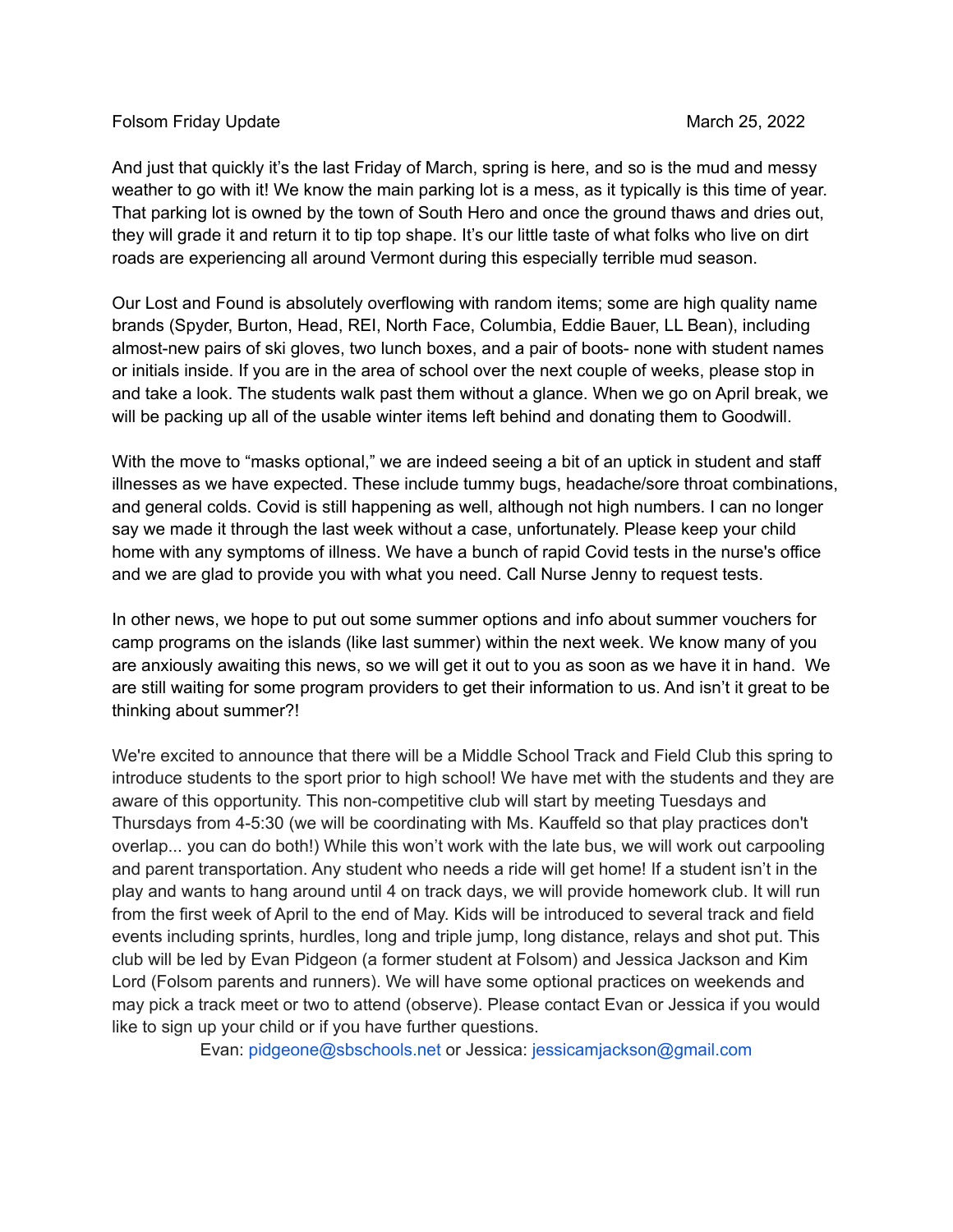While we're on Middle School topics, we have set the date for 8th grade graduation: Wednesday, June 8th at 6:30 p.m. At this point in time we do not expect any restrictions for families and friends to attend. The team is also working on some special 8th grade-only field trips/experiences for the final weeks of the school year. Eighth graders have been surveyed about their interests and final decisions will be made soon!

And since we're dreaming of summer - we know that the last student day for K-7 will still be Monday, June 13th. That is a full day. While it's awkward to have the last day fall on a Monday, we plan to celebrate the end of the year with a field day and joyful activities to mark the end of this shared experience of the 21-22 school year. More on that to come.

Have a wonderful last weekend of March!

Susan and Staff

Community Announcement:

LAST WEEK OF SIGN UPS

YOGI Little League Sign up is now open for the 2022 season. Please use the link below to access the website. YOGI is open for all South Hero, Grand Isle, North Hero, & Isle LaMotte residents or if your child goes to school within one of the towns listed. Hope to see you all out there this spring. Tentative opening day is 4/25/22.

Please email yogilittleleague@gmail.com for any questions. https://clubs.bluesombrero.com/Default.aspx?tabid=509052

Thanks, YOGI Little League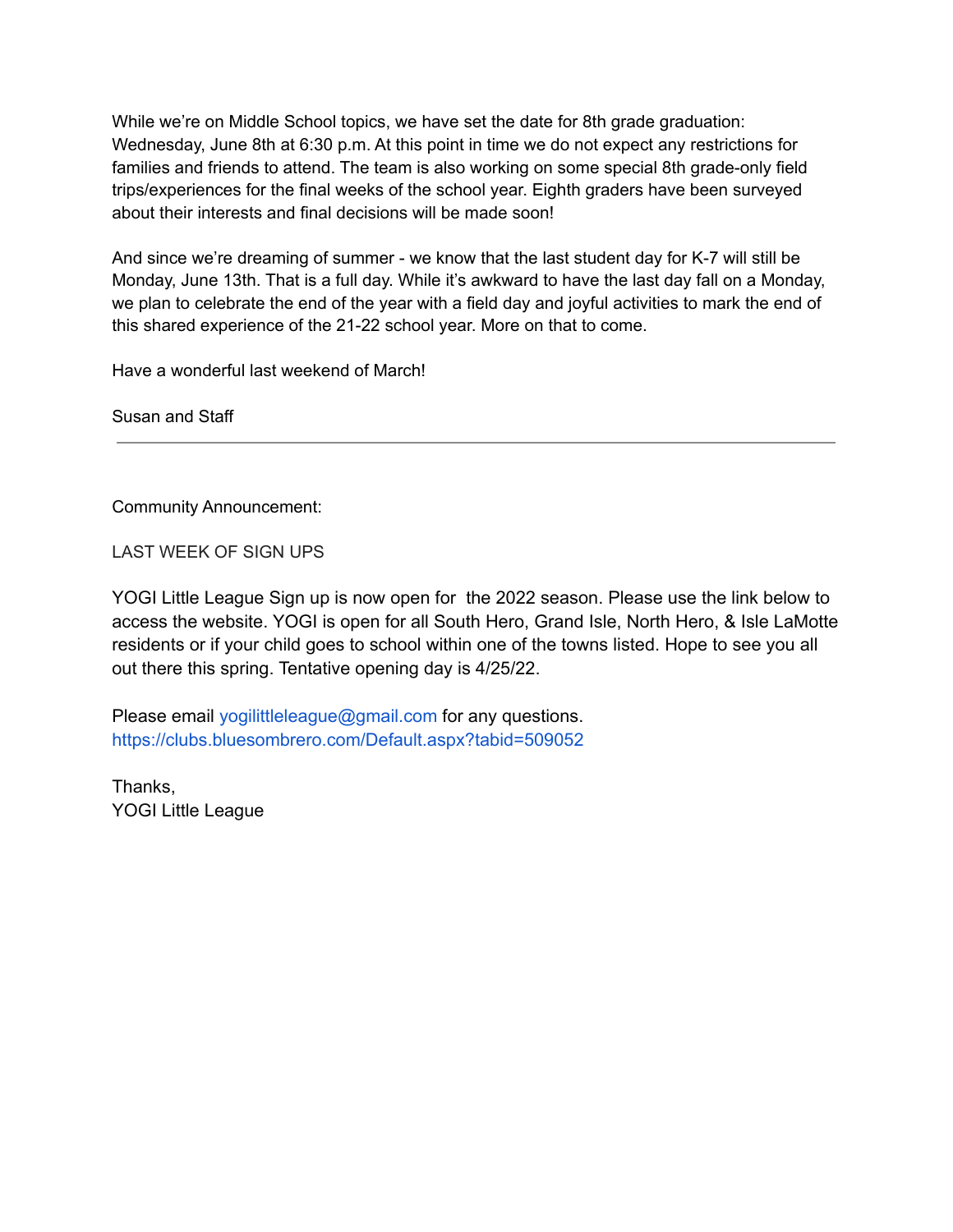#### Folsom Friday Update **April 1, 2022**

### Happy Friday!

Although it is April Fool's Day, I'm hoping the weather forecast for this weekend is no joke! I think we could all use some bright sunshine to cheer us up. It's also no joke that these past two weeks have been rough with lots of illness among students, families and staff, including colds, ongoing tummy bugs, and Covid. However, my hope is that sunshine, warmer days and fresh spring air are all in the very near future.

As you can see, today I am introducing a new format for our weekly school updates. In the spring of 2020, I began writing emails out to the parent community two and even three times a week as we first started to grapple with the impact of Covid on our school. Now that we are in a different place, I am going to start to return newsletter format. This will be a digital link, as the letters have been, but will also include recent pictures or other information as necessary (I am considering discontinuing our school Facebook account for a variety of reasons, but may wait until next fall to do that.) This newsletter is not intended to replace the detailed info located on our website, like sports schedules. It is meant to be a weekly at-a-glance tool for keeping current. I hope it will work for you. Feedback is welcome!

We are only two weeks out from our April break during the week of the 18th - 22nd. After that, it is only about 7 weeks until the end of the school year. Today, I had hoped to include a link to the summer programming being offered through the Grand Isle Supervisory Union (which includes Folsom), but the folks pulling that all together are not quite ready to publish it yet as they wrap up final details. Hopefully by Monday. Much like last summer, students will be able to access most summer programming for children across the islands using vouchers. I'm looking forward to getting that out to you ASAP.

SBAC testing is around the corner, after break, for our 3rd through 8th graders. Nothing you need to do to about that; just keeping you in the loop. These annual assessments are required by the state and tied to state level federal funding. They are not an accurate reflection of how your child performs in the classroom. They are simply one measure on a given day and time of how your child performs on that particular electronic assessment. Students in grades 3-8 will test in Literacy and Math, while 5th and 8th graders will also take an SBAC science assessment.

In last week's update, I gave the wrong date for 8th grade graduation! Instead of Wednesday the 8th, please note it is THURSDAY the 9th of June.

With all the illness going around, please remember that we have rapid antigen tests if you need some. Just call or email Nurse Jenny and we can send some home with a child or you can pick them up.

Wishing you a happy first weekend of April.